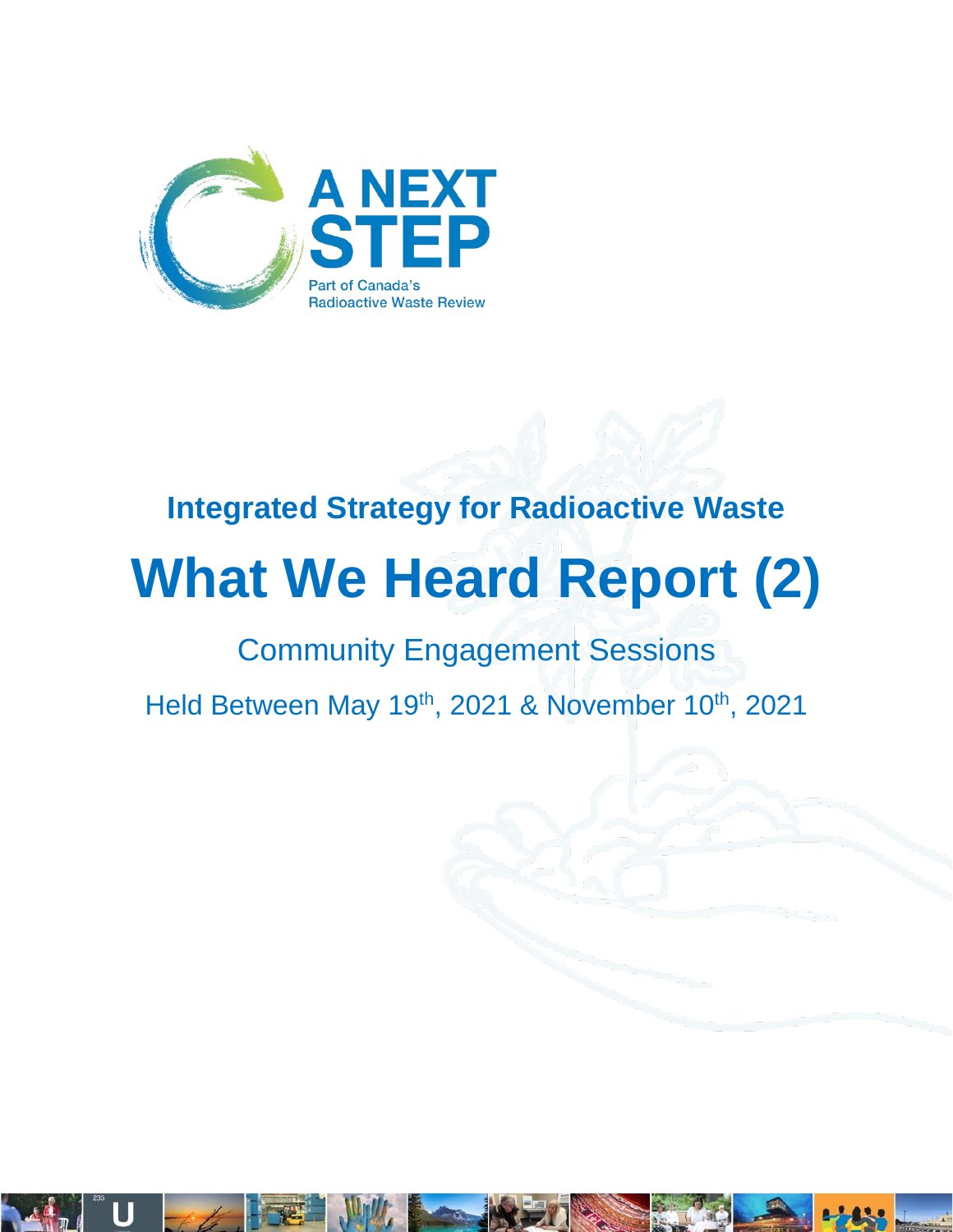# Table of Contents

| <b>EXECUTIVE SUMMARY</b>                                           | 3  |
|--------------------------------------------------------------------|----|
| At a Glance - Key Themes from the Breakout Sessions                |    |
| Conclusion                                                         |    |
| <b>BREAKOUT SESSIONS - WHAT WE HEARD</b>                           | 8  |
| Safety is Paramount                                                |    |
| Communication and Transparency                                     |    |
| <b>Education and Engagement</b>                                    |    |
| Sustainability and the Environment                                 |    |
| Transportation                                                     |    |
| Independence of Accountable Entity                                 |    |
| Rolling Stewardship and Waste Disposal                             |    |
| Co-location and Centralization                                     |    |
| <b>APPENDIX A - COMMUNITY ENGAGEMENT SESSION MEETING SUMMARIES</b> | 13 |
| <b>APPENDIX B - PROMOTION OF COMMUNITY ENGAGEMENT SESSIONS</b>     | 14 |
| <b>APPENDIX C - METHODOLOGY</b>                                    | 16 |
| <b>APPENDIX D - ISRW GUIDING PRINCIPLES</b>                        | 18 |
| <b>GLOSSARY OF TERMS (NUCLEAR WASTE MANAGEMENT)</b>                | 21 |

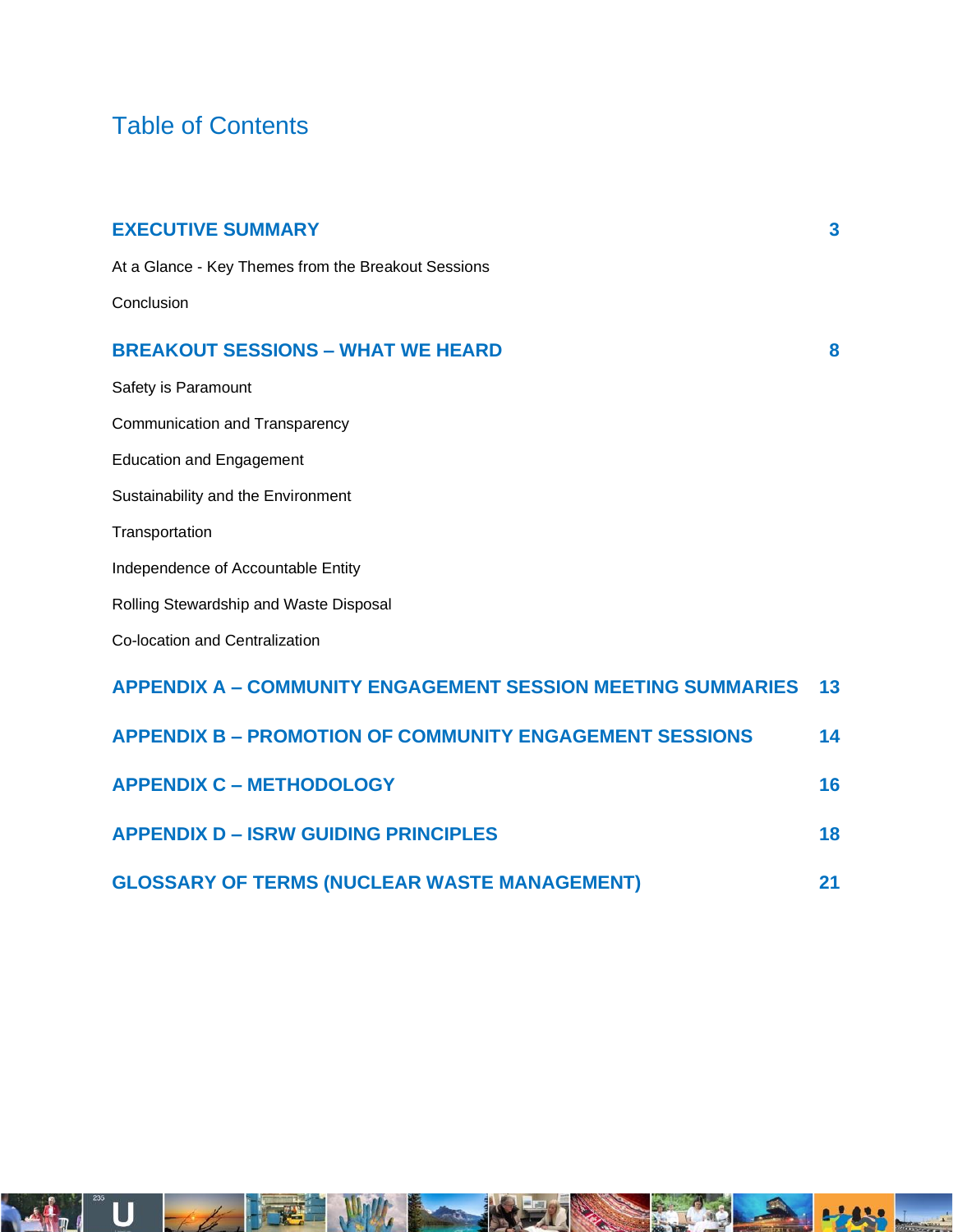# Executive Summary

In the fall of 2020, the Minister of Natural Resources Canada tasked the Nuclear Waste Management Organization (NWMO) with leading an engagement process with Canadians and Indigenous peoples to inform the development of an integrated long-term management strategy for all of Canada's radioactive waste, in particular low- and intermediate-level waste [\(radwasteplanning.ca\)](https://radwasteplanning.ca/), as part of the government's radioactive waste management policy review. The NWMO was asked to lead this work because it has close to 20 years of recognized expertise in the engagement of Canadians and Indigenous peoples on plans for the safe long-term management of used nuclear fuel. The ISRW is distinct from the work that the NWMO is leading on the Deep Geological Repository for used nuclear fuel which will continue as planned.

In 2021, the NWMO began engaging with Canadians and Indigenous peoples, conducting public opinion research, hosting a [Summit](https://radwasteplanning.ca/engagement-initiatives/canadian-radioactive-waste-summit) to hear from diverse voices, listening to citizens in a series of engagement sessions in communities where waste is stored today, hosting Roundtable discussions, and Technical Workshops. This report summarizes what we heard from our virtual community engagement sessions which took place from May to November 2021.

The intent of the ISRW is to identify next steps to address gaps in Canada's current radioactive waste management strategy, in particular for low- and intermediate-level radioactive waste, and to look further into the future. We stipulated at the start of each session that our focus is on engagement, information sharing and gathering, not consultation.

Through these community sessions we engaged with participants and invited Canadians and Indigenous peoples to discuss the long-term strategy for managing Canada's low- and intermediate-level waste. All the events offered several opportunities for attendees to participate, give feedback and ask questions about topics that were important to them.

This What We Heard Report presents the commonly heard themes that arose over the course of the 13 virtual community engagement sessions across the country and is not a reflection of each of the individual comments that were made. Each session was summarized, and the individual meeting summaries were [posted online](https://radwasteplanning.ca/content/reports) following each engagement session.

Input from our engagement efforts will be considered in the drafting of the recommendations for the ISRW. This strategy will be based on public input, Indigenous Knowledge, international scientific consensus, and best practices from around the world. Draft recommendations will be published later this year, after the Minister of Natural Resources publishes their revised radioactive waste management policy so that, too, can be taken into account in informing the recommendations.

Refer to links in **Appendix A – Community Engagement Session Summary Reports** to read the summary reports and insights from the communities where we hosted these sessions. The summary reports are in the language of the meeting.

Community engagement sessions were held virtually in the following communities, all in English unless otherwise noted: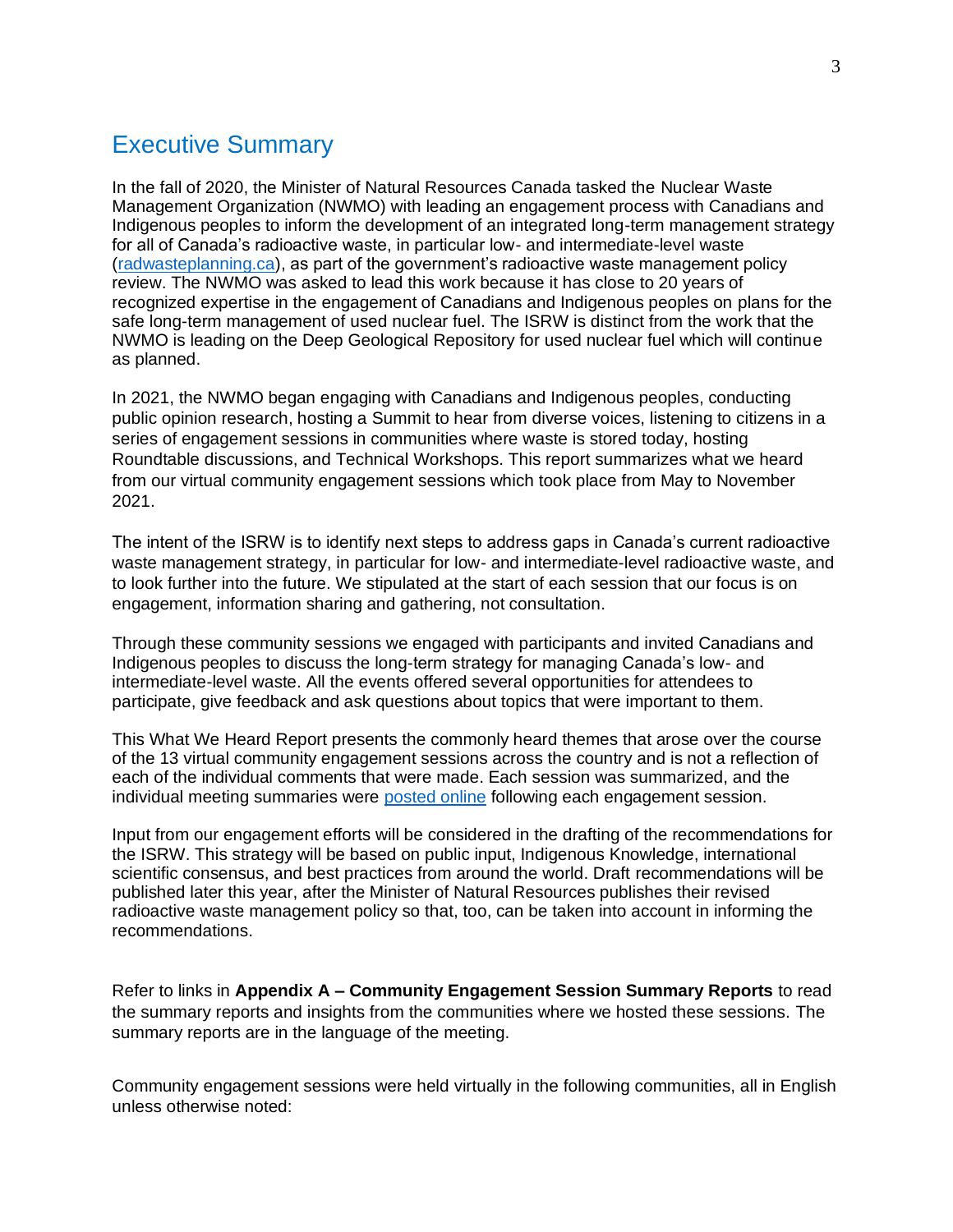- **Deep River, Ontario**
- **Kincardine, Ontario**
- **Bécancour, Québec** (French)
- **Point Lepreau, New Brunswick** (two sessions including one in French**)**
- **Blind River, Ontario**
- **Ignace, Ontario** (English with Ojibway interpretation)
- **Pinawa, Manitoba**
- **Pickering & Clarington Region, Ontario**
- **Port Hope, Ontario**
- **Alberta**
- **Saskatchewan**
- **Open, Canada-wide** (Bilingual English/French)

These locations were selected because they are either communities where waste is stored today or that are considering future nuclear projects. Residents in these communities are often already aware of the significance of managing Canada's radioactive waste and were keen to have their voices heard. Refer to **Appendix B – Promotion of Community Engagement Sessions** for more details on how we promoted these sessions.

A consistent methodology was used to structure each of the community engagement sessions. The general format for the sessions Included:

- Participants received a presentation on the topic by a NWMO representative
- Participants had an opportunity to ask questions of clarification from the NWMO representative
- Participants were moved into a breakout room, separate from the NWMO representative, where a facilitator guided them through a series of questions to obtain their views on the topic of 'How should we best deal with Canada's Low-Level Waste and Intermediate-Level Waste over the long-term?'
- Participants returned to the main room and were able to ask questions of the NWMO representative
- The NWMO representative provided additional information on other engagement opportunities for the Integrated Strategy for Radioactive Waste and ended the session with thanks.

The sessions were not recorded but notes were taken, and the individual meeting summaries were [posted online](https://radwasteplanning.ca/content/reports) following each engagement session.

Refer to **Appendix C – Methodology** for more detail



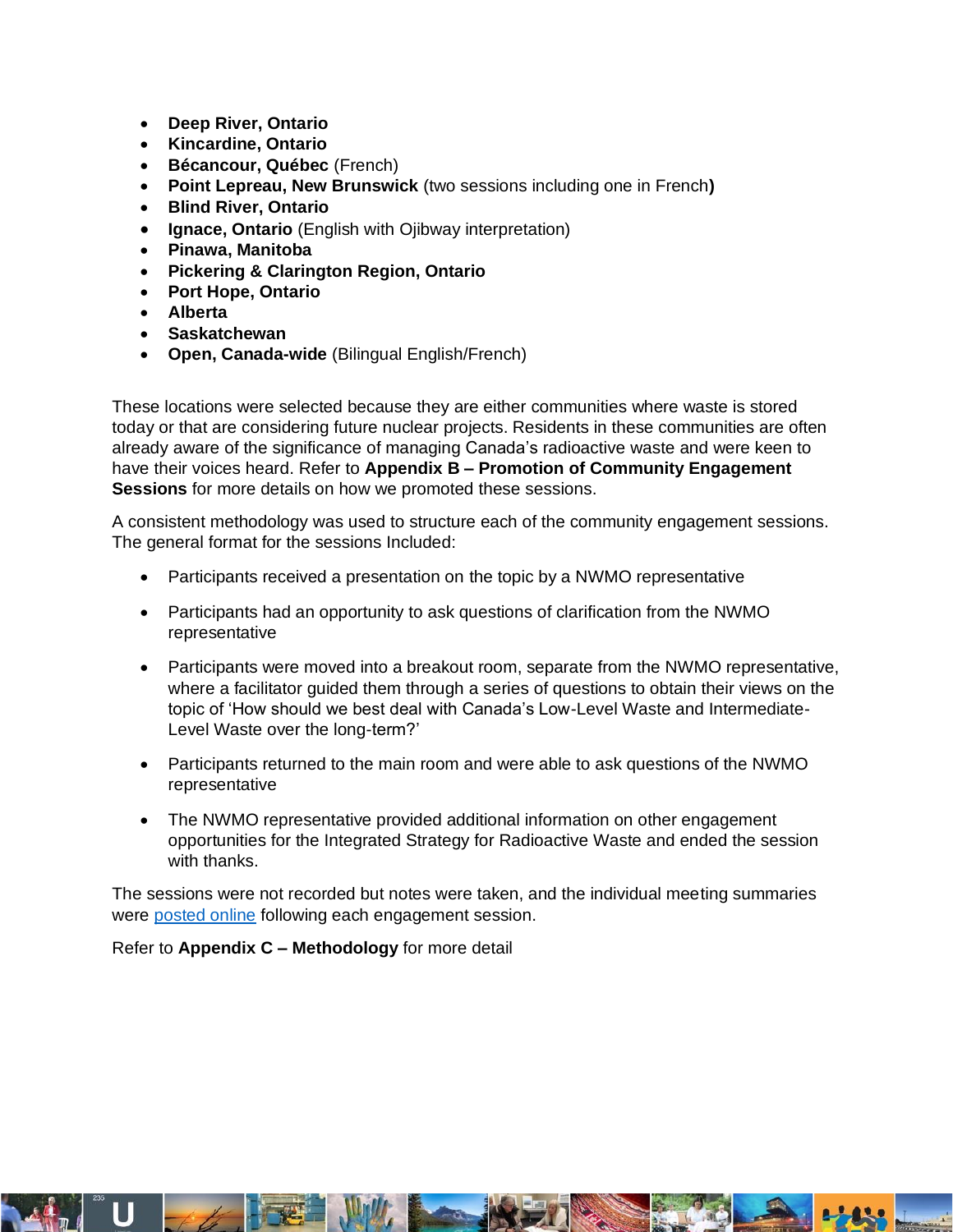# At a Glance - Key Themes from the Breakout Sessions

This What We Heard Report represents the commonly heard themes that arose and is not a reflection of all the individual comments that were made. These conversations gave participants the opportunity to express their ideas, questions, and concerns, provide feedback, and engage in discussions that would reveal what considerations should be given toward long-term radioactive waste management.

We heard from participants that **safety** was important in every aspect of the nuclear waste strategy. Participants felt that **carbon footprint** and protecting the **environment** were key considerations. Additionally, they emphasized the importance of transparent and clear **communication** to understand the risks associated with the long-term management of radioactive waste.

We also heard from these community engagement sessions that participants wanted **to learn more** about all aspects of the strategy to make better informed decisions that could contribute toward the overall strategy.

We heard differing views on **Rolling Stewardship** and **Disposal**. Most participants supported the idea of taking steps to deal with the waste now rather than leaving it for future generations. However, there were a considerable number of individuals who expressed a preference for Rolling Stewardship, where the waste remained above ground where it is today, so that monitoring of the waste would be assured over the long-term and the location of the waste would not be forgotten. We also heard from participants concerns about **transportation** risks and the need to ensure that when radioactive waste is transported, it is done safely.

Finally, participants expressed a desire for a **single independent entity** to be accountable for long-term waste management. While there were differences of opinion about whether industry should be involved, most felt expertise and accountability were important.

A summary of key findings is below, and these are addressed in more detail in the section entitled Breakout Sessions – What We Heard.

#### Key Finding 1 – Safety is Paramount

The most prominent theme that emerged throughout these thirteen engagement sessions was the importance of safety in every aspect of the development and implementation of the Integrated Strategy for Radioactive Waste. We heard from communities where waste is stored today, and they emphasized safety should be the main priority when it comes to long-term management of radioactive waste.

#### Key Finding 2 – Communication and Transparency

Participants were adamant that clear, fact-based, inclusive communication that provides context is essential. We heard that we need to be completely transparent about the waste and any potential risks associated with it, and that we need to communicate effectively and provide context when necessary.

#### Key Finding 3 – Education and Engagement

We heard that engagement should continue to be an important aspect of this strategy, and any plans going forward. We also heard that education needs to be further integrated into our discussions. Participants shared that they want to contribute to the strategy, but sometimes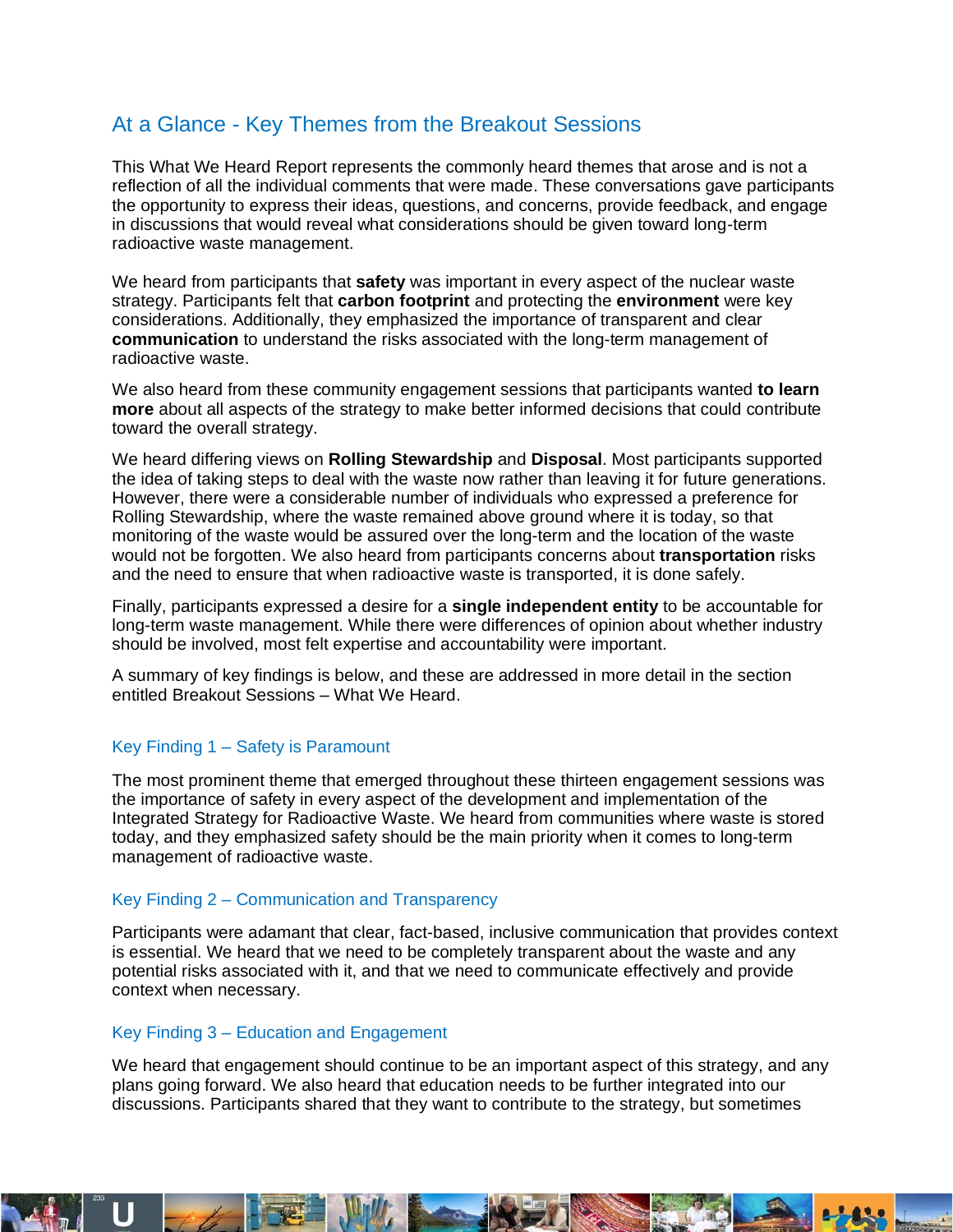need more information. Participants recognized the importance of expertise but had a strong desire to learn more to contribute to the strategy and noted that experts were required to educate and provide options. Education is vital to enable potentially impacted people and communities to be appropriately informed and will help Canadians and Indigenous peoples understand the unique challenges posed by radioactive waste, and how safety is assured.

#### Key Finding 4 – Sustainability and the Environment

In addition to the safety of the community and its residents, we heard that minimizing the carbon footprint and protecting the environment, in particular water, over the long-term were important. Participants shared that we needed to be mindful of the climate emergency to ensure that every aspect of this strategy is sustainable, considers the risks posed by climate change, respects the environment, and protects water sources for all future generations.

#### Key Finding 5 – Transportation

We heard from participants that transportation is a particularly important aspect of the long-term plan and that, when radioactive waste is transported, it must be done safely. We heard that people have many questions about the risks associated with transportation, and the consequences of transportation accidents on the safety of the radioactive waste being transported. We heard that people generally preferred to minimize the transportation of radioactive waste, to reduce any associated risks. Participant views on the relative risks of transportation influenced their views on having one central repository for low-level waste and for intermediate-level waste or having multiple disposal facilities closer to where the waste is produced.

#### Key Finding 6 – Independence of Accountable Entity

There were varying perspectives regarding who should be responsible for the waste. There were differences of opinion about the role of industry, but there was general agreement that there should be a single entity with appropriate expertise that is independent from government and industry, but subject to regulated safety and environmental oversight. The governance of such an entity was subject to different ideas, with some suggesting that the organization's governance should be comprised of industry, civil society organizations, and Indigenous peoples, and others focusing on ensuring the organization remained independent and included the right expertise.

#### Key Finding 7 – Rolling Stewardship and Waste Disposal

We heard different views on Rolling Stewardship versus ultimate disposal of radioactive waste. A majority supported the idea of finding solutions to permanently dispose of the waste now, and not leaving the decision for future generations. Uncertainty about climate change, and whether changes to government or society in the long term could leave waste vulnerable under indefinite storage arrangements were some of the concerns that were cited. However, there were others that saw Rolling Stewardship as the preferred strategy because of considerations such as future technology innovations, ensuring that the waste was not forgotten, and the ability to constantly monitor the waste to ensure that any environmental impacts could be identified and remediated before causing significant harm, especially to the water table.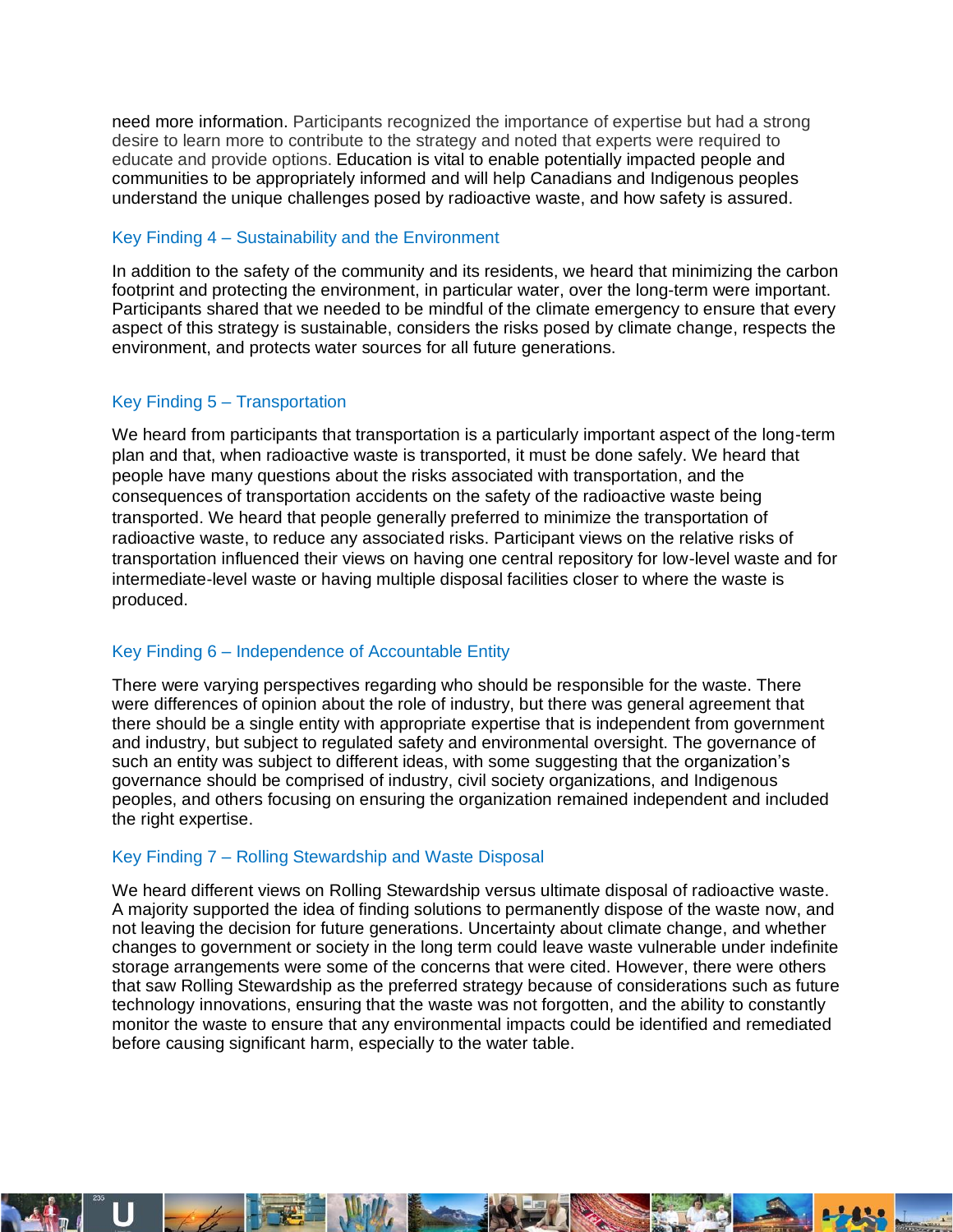#### Key Finding 8 – Co-location and Centralization

We heard a range of responses from participants who felt co-locating waste could have advantages. Participants acknowledged the difficulty in finding willing and informed host communities, and obtaining the free, prior, and informed consent of Indigenous peoples made multiple sites more challenging. However, there were concerns about the impact of a single location on the transportation of waste. Some participants cautioned about the importance of ensuring appropriate technical arrangements for different waste types located in the same facility, while others noted the cost advantages of consolidating expertise and facilities in a single location.

The idea of co-location and centralization was more broadly supported for intermediate-level and high-level waste, than it was for low-level waste and intermediate-level waste. The volumes of low-level waste are greater, and participants generally felt that leaving it nearer to the sites where it was generated or stored, rather than transporting it vast distances, was preferable.

# **Conclusion**

We have heard various opinions, feedback, and thoughts from Canadian communities where waste is stored today or considering nuclear in the future. There is a wide range of sentiment regarding this nuanced issue.

It was our intention to collect and present these views in a manner that reflects the voices of the people we engaged with and integrate this invaluable feedback as we proceed with recommending the next steps towards managing low- and intermediate-level waste in Canada for which there are currently no long-term plans.

This is an ongoing conversation, and inclusion is an essential aspect of our project as this will be a decision affecting future generations of Canadians and Indigenous peoples.

The NWMO's recommendations will also be informed by the revised policy on radioactive waste, which is expected in 2022.

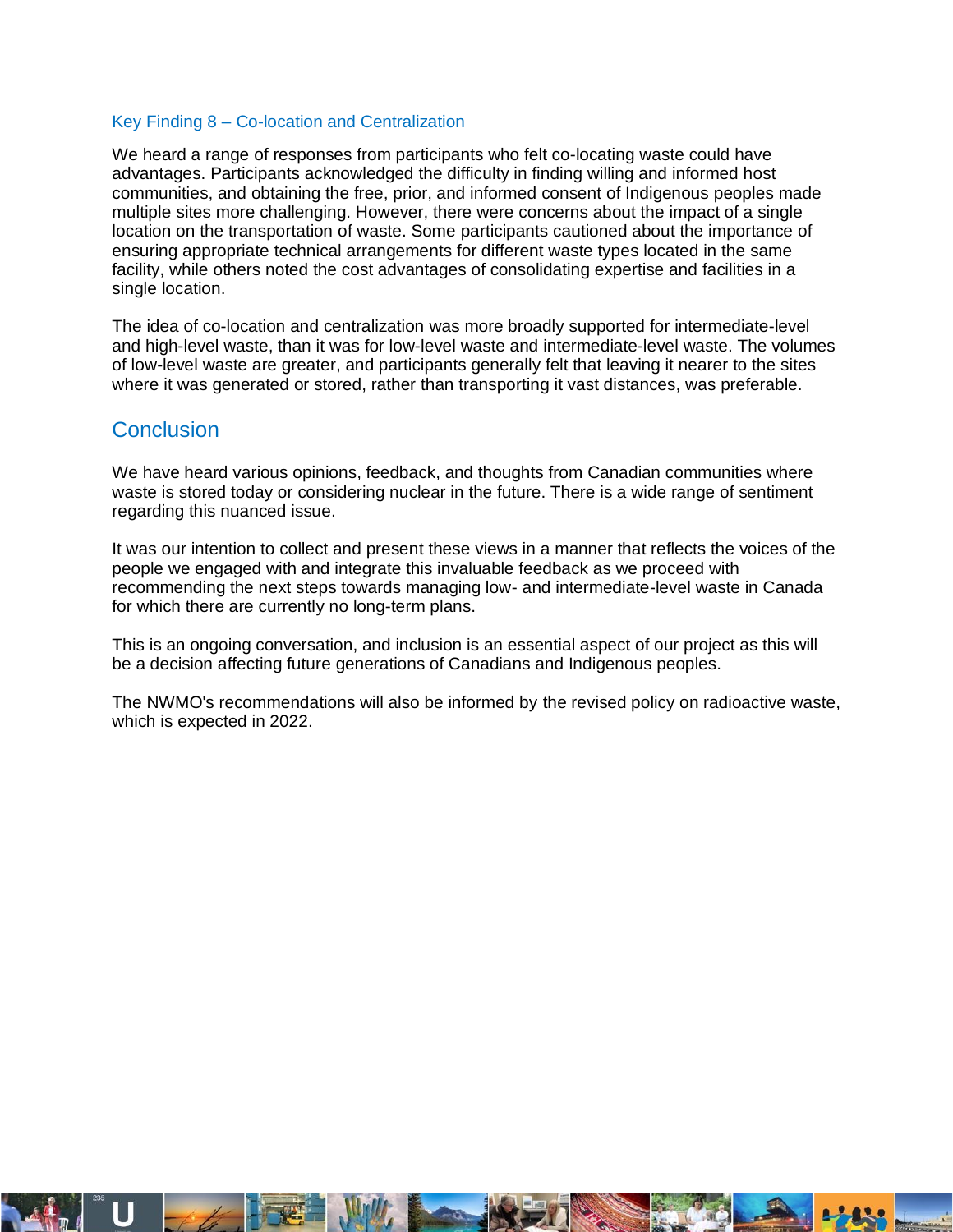# Breakout Sessions – What We Heard

This What We Heard Report represents the commonly heard themes that arose and is not a reflection of all the individual comments that were made. For more details on comments expressed from the community engagement sessions go to the meeting summary reports (Refer to links in **Appendix A – Community Engagement Session Summary Reports**).

At the start of the [presentation,](https://radwasteplanning.ca/sites/default/files/isrw_ces_ppt_eng_may26.pdf) we clarified that our focus was on engagement, information sharing and gathering -- not consultation. We emphasized that this was not a siting process and that at this time, we were inviting Canadians and Indigenous people to provide input to the approaches that we should consider for the long-term management of radioactive waste. Attendees had some preliminary questions and comments to share after viewing our [educational](https://www.youtube.com/channel/UCdWFfSWWpf9_ReBY_w9Q15Q) videos.

Breakout sessions began with an icebreaker to elicit the top-of-mind views of participants when it came to radioactive waste. When asked what came to mind when thinking of managing radioactive waste, participants thought of storage containers, transportation, pre-disposal, longterm management, and we heard that there should be an emphasis on management instead of disposal because the waste has such a long shelf life.

We asked participants to consider the principles developed to quide the ISRW, and to identify any gaps or additional considerations. Overall, we heard from participants who believed that the guiding principles were comprehensive, clear, and well-rounded. Refer to **Appendix D – ISRW Guiding Principles** for the full text of the principles, and a summary of participant input.

The following are the key themes that emerged from the Community Engagement Sessions breakout discussions:

## Safety is Paramount

We heard that whatever approach we take must be optimized. It was noted that the way we manage waste now is of a temporary nature, with no clear vision on the end of long-term management. In some communities we heard participants point to problems of double and even sometimes triple-handling radioactive waste, rather than having a clear approach to handling it once and correctly. Participants felt this was an important step.

We heard there were several factors that communities considered important. A concern was raised about waste sites in general, not necessarily radioactive waste, and specifically that there needs to be more emphasis on long-term management over these sites so that they were not forgotten over time, as had been the case with other hazardous substances. We heard that this was critical for the disposal of low- and intermediate-level radioactive waste.

Some participants shared their concerns about the lack of consistency in the current waste management plan and wanted assurance that the strategy will have safety as the overarching principle.

We also heard concerns that the waste may not be safe in 300 years when we are no longer alive.

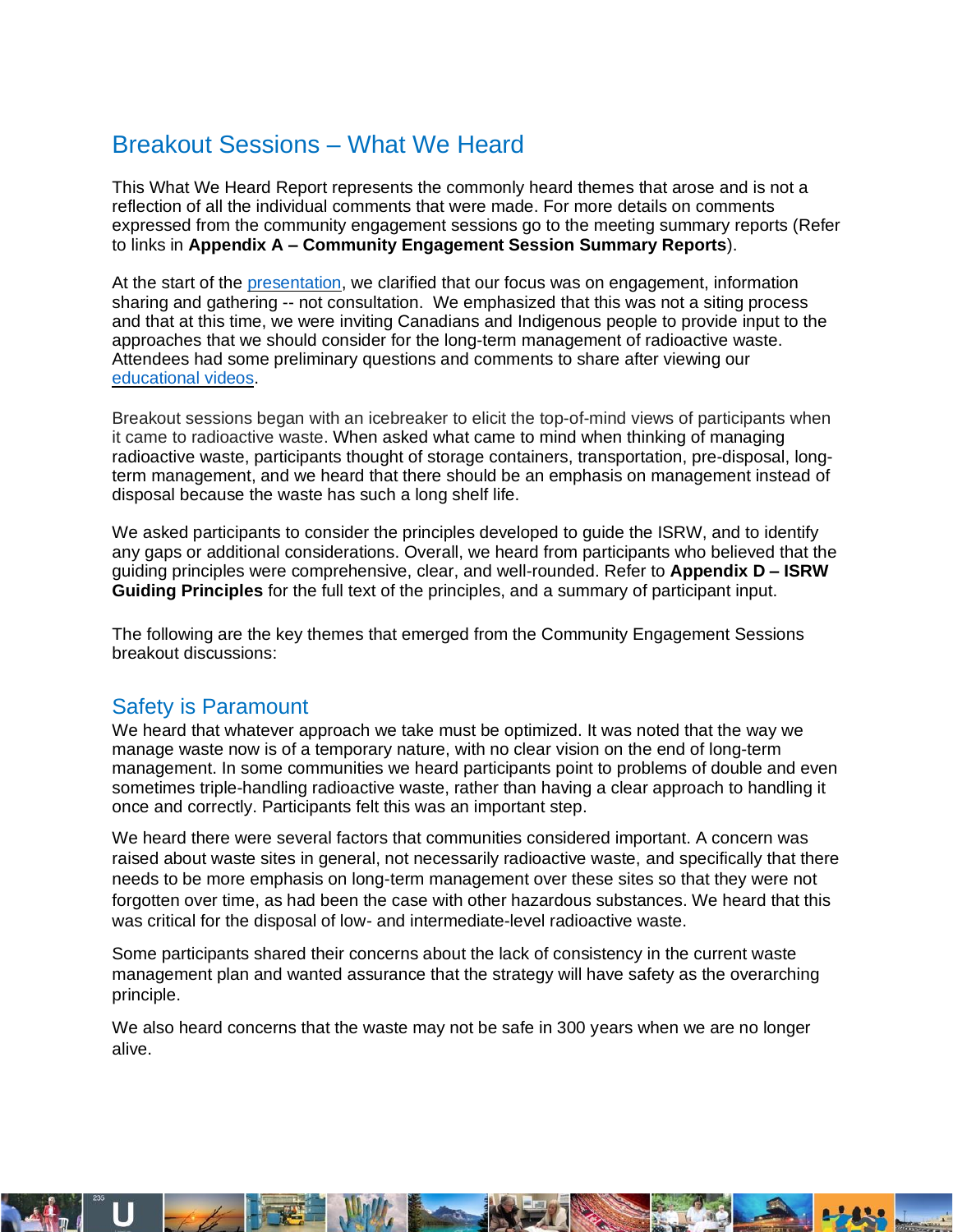## Communication and Transparency

Participants expressed that an emphasis on transparency and accountability is most important to get right in our strategy. We heard there have been concerns surrounding other projects and participants highlighted that we cannot let projects disappear or be forgotten about, we need to keep track of what we start. Some felt previous long-term solutions were promised but fell through the cracks, which gave communities the sense that the process was disorganized and made them less hopeful about finding long-term solutions.

We heard several recurring perspectives on what is most important to get right when considering any future of low- and intermediate-level waste, particularly from the livedexperience of communities with a history of hosting nuclear facilities. Examples of past practice, and unsuccessful waste disposal plans have led to a sense of distrust and skepticism towards future initiatives related to radioactive waste disposal.

We heard from some participants who expressed uncertainty about how low-level and intermediate-level waste is defined and wanted more transparency around existing quantities of waste and plans for the future.

## Education and Engagement

There was an acknowledgement from participants that general knowledge about radioactive waste was generally low, and that some did not know about many of the existing facilities. We heard that it was important to know what radioactive materials were being managed and that being educated on different types of waste, waste characteristics, what is low- versus intermediate-level waste was also critical.

We also heard from participants who thought there were misconceptions surrounding the risks of the nuclear industry, its regulation and management. They pointed out the safety practices at Canadian facilities and Canada's robust regulatory framework as ways to alleviate those concerns. Participants also expressed a desire for further education around how contamination is removed, ways of recycling the waste, and highlighting how we know that an item is clean (free of radioactive contamination).

Participants were also concerned that citizens with little-to-no knowledge of radioactive waste were being consulted and there is a feeling that more education is needed for communities on certain aspects of the nuclear industry and radioactive waste materials. Some participants expressed that it is difficult to understand how dangerous these materials are, for example, what are the side-affects, dangers and risks to the human body when coming into contact with lowlevel waste.

## Sustainability and the Environment

There were concerns about the perceived danger radioactive waste poses to humans and the risk when transporting and housing waste near water. Participants also voiced their concerns about radioactive contamination of soil and water from a nuclear disaster such as Chernobyl (Ukraine 1986) and Fukushima (Japan 2011).

Some participants reflected on their personal experience with the nuclear industry. These stories of lived experience ranged from positive to negative, covering topics such as employment, transparency, community orientation, interactions with the regulator, health, and legacy waste issues. Through these stories, participants expressed it was important that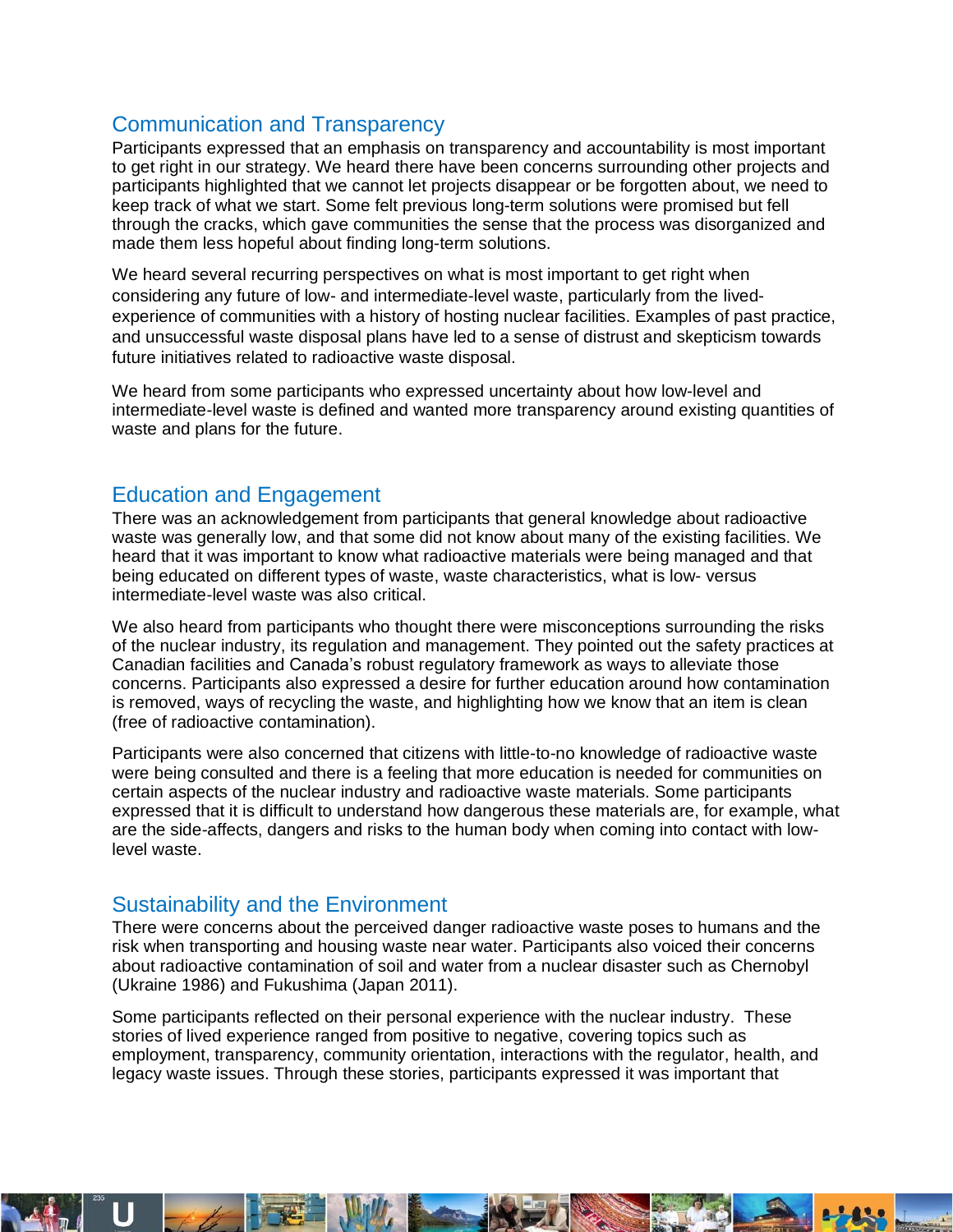materials be kept away from waterways and people, and that remediation, where necessary, had to be thorough.

We heard from some communities that we must be mindful of the impact to future generations and avoid leaving them with radioactive waste that is not monitored. Participants expressed that there was a need for Canada to reduce the production of low- and intermediate-level waste and emphasized that this waste should be milled down so it takes up less space.

We heard that there should be more emphasis on waste diversion, demonstrating that waste has been cleaned and is no longer contaminated. We also heard that we should mirror the approach used for recycling programs with extended producer responsibility, making waste generators accountable. This could incentivize them to reduce waste and make it economical to handle.

Some participants expressed that Canada should stop creating radioactive waste all together because of the hazard it represents and because we have enough trouble figuring out what to do with what we already have.

#### **Transportation**

Although we often heard that people do not want the waste near them and their sources of water, they also expressed concerns for the potential risks posed by transportation of waste. We heard from participants that transportation is an especially important aspect of the long-term plan and that, when radioactive waste is transported, it must be done safely.

Participants were generally unsure whether moving waste from across the country to one facility would be best or if we should have multiple facilities near where the waste is produced. We heard support from participants for transporting the waste north, into the Canadian shield, as they felt it would be the safest option. Some participants felt the shorter the distance we need to move the waste, the better, as they felt transporting it longer distances multiplies the risk.

# Independence of Accountable Entity

We heard different perspectives regarding who should be responsible for the waste, and we found consistent opinions on this topic, possibly more so than from some of the other questions we posed. In general, there was support for an independent organization to be responsible for all low-level and intermediate-level waste.

While many participants were optimistic about the idea of having one organization control the management of radioactive waste, others highlighted plans for the waste are not long-term enough. We also heard from some participants who have participated in discussions about nuclear waste with civil society organizations that those groups are boycotting these sessions because they feel that the industry should not be leading this discussion.

Some participants acknowledged that there are challenges, including Indigenous rights and site selection issues but different companies coming together in a collaborative approach would be the overall best solution.

There were several opinions expressed that conveyed a mistrust in the waste owners being responsible to manage waste disposal in the long term. Participants cited concerns that the waste owners may focus on money and cut corners which could diminish safety. We also heard concerns about waste owners trying to make a profit from waste management and emphasized that no one should be making money from this project, while funding should continue to be the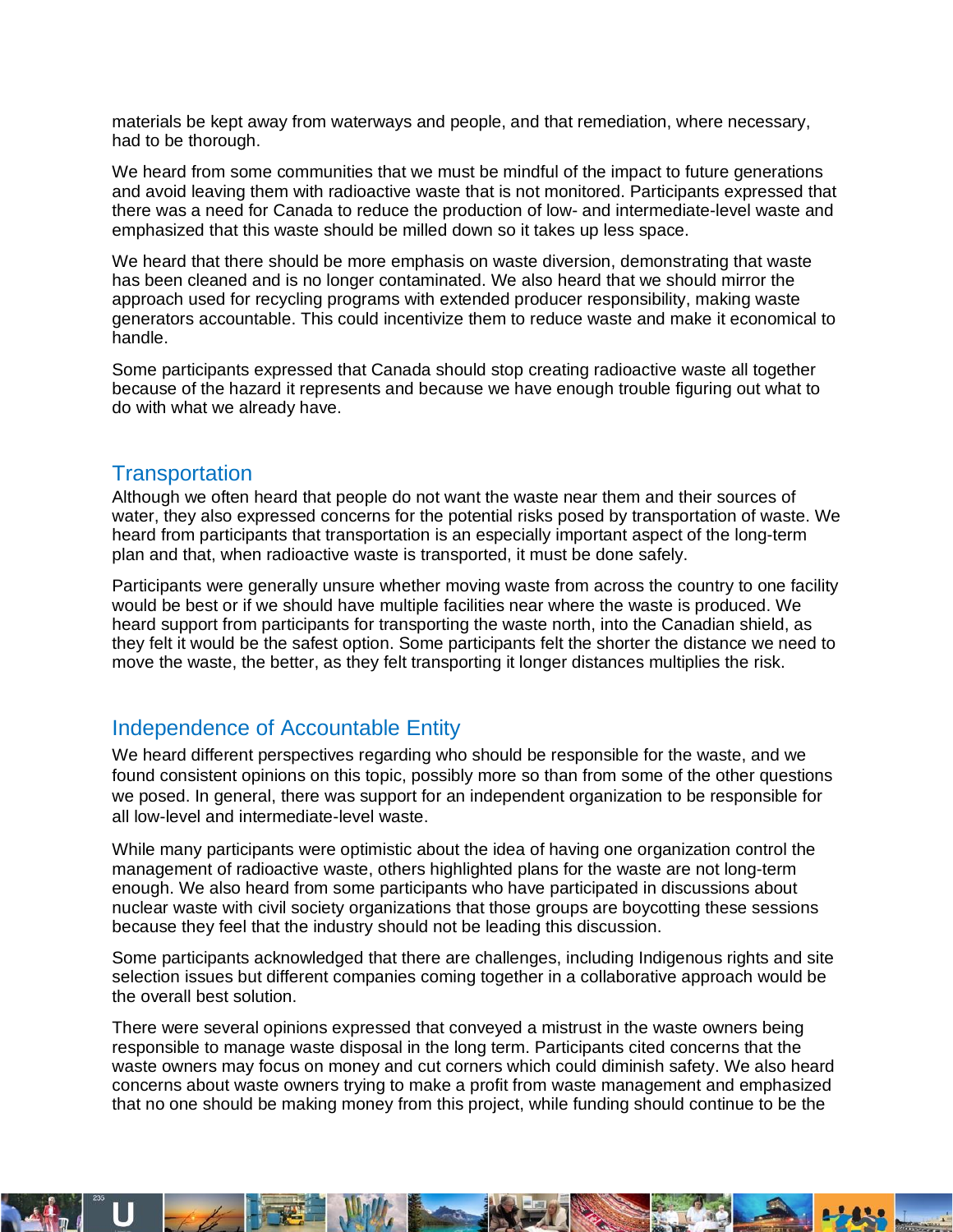responsibility of those who produce the waste. Participants stated that, in the past, waste owners were only self-interested and not willing to take other waste located less than a thousand kilometres away. We heard some participants express that the waste owners should be responsible for managing the waste, but also that having an oversight body in place to ensure that the waste is safely managed, solve problems, and enforce proper rules would be beneficial.

Some participants expressed that under no circumstances should radioactive waste be left with producers or government, and that a single organization should be responsible, throughout the life of the waste, to ensure everyone follows the same practices. We heard that a government regulated central body would alleviate public concerns. We also heard that to implement the strategy effectively, any organization needs to be independent of the regulator, independent of government and free from government interference, while following policy and regulations.

We heard that a governing body of representing different interests could be created to oversee an organization responsible for the waste. Various suggestions were put forward for the representation on the governing board of such an organization, including industry representatives, civil society organizations, government, Indigenous peoples, etc. There were differences of opinion about whether industry should be represented, but general agreement that there should be appropriate expertise on such a board or committee and that industry did have firsthand experience and knowledge of the waste.

We heard from participants in some communities that they preferred having a national body one regulatory entity — to oversee everything and bring stakeholders together. When asked which governing body should oversee the long-term management of low- and intermediate-level waste, the Canadian Nuclear Safety Commission (CNSC) was mentioned as being best suited. While a new regulatory body could be introduced, the CNSC already has experience and connections within the industry. Participants in some communities noted they have confidence in the CNSC as they already oversee the existing sites and have a strong record of accomplishment for safety, while some participants questioned the independence of the CNSC. We heard from those participants that there could be an independent body like the Auditor General that would be directly responsible to parliament.

## Rolling Stewardship and Waste Disposal

We heard from participants who wanted to keep the waste on the surface and that technology innovation favoured rolling stewardship for low-level waste as it would be easily accessible to eliminate after a few hundred years. We also heard the viewpoint from some participants that storing the waste on the surface near the source with a rolling stewardship plan in place would be best for both low- and intermediate-level waste. These participants felt that the constant ongoing monitoring required by rolling stewardship raised an awareness that the waste existed and kept waste owners accountable.

However, the majority of participants expressed considerable support for long-term waste disposal as the preferred option. Regardless of the option selected, most participants supported the implementation of ongoing environmental monitoring for as long as the waste remains hazardous.

We heard concerns regarding intermediate-level waste and how the waste can vary from quite low contamination levels to being very highly contaminated and dangerous. We heard from participants that it can be difficult to discuss intermediate-level waste as one issue because of this variability. We also heard that we should not be overly prescriptive in defining low- and intermediate-level waste. Noting that some waste has surface contamination only, participants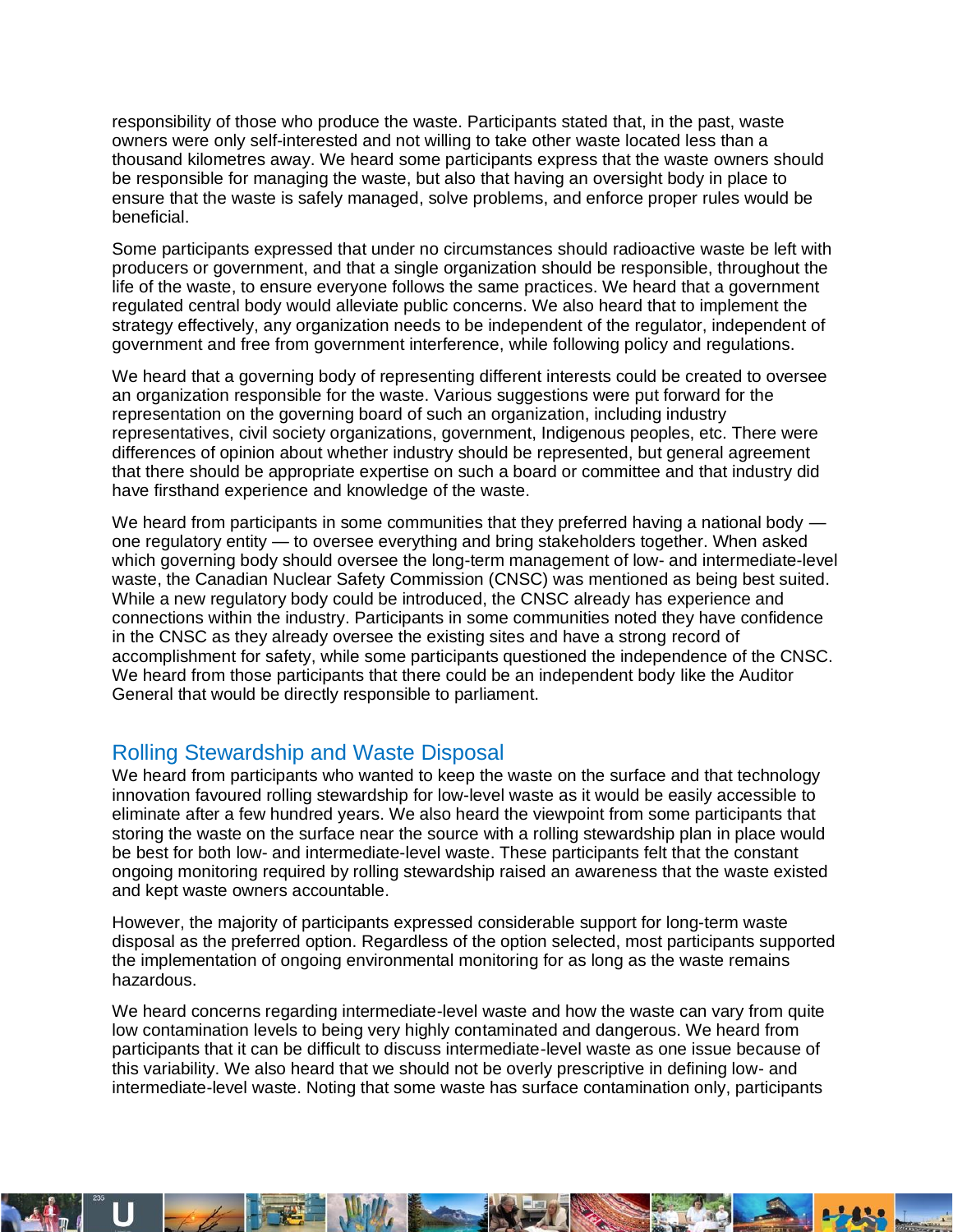stated that we should take steps to avoid permanently disposing of items that are only surface contaminated.

## Co-location and Centralization

We heard that having several low-level waste disposal facilities across Canada could make sense, because Canada is such a vast country. We also heard that a single distinct intermediate-level waste disposal facility could potentially be more socially acceptable than a combined facility, or multiple facilities for intermediate-level waste.

Some participants expressed that co-locating low-level waste with intermediate-level waste would increase the safety of the low-level waste beyond what was required and could be seen as an enhancement by the public. We also heard that before disposal, decontamination, or additional processing such as solidifying liquid waste into a more stable form should be considered.

We heard that existing host communities have been told radioactive waste that is stored there is on an interim basis and there is a concern that if we backtrack, we may face opposition within the communities. Despite this, some participants wanted multiple long-term storage sites located near the areas where waste is generated or stored. Some participants were adamant that we should use the facilities where the waste is currently stored because the experts there know how to handle the waste.

We heard from participants who expressed a desire that there should be one central facility for managing low- and intermediate-level waste so it would be easily accessible, would rely less on transportation and would reduce the risk.

Other participants expressed a preference for having multiple facilities across Canada.

We heard that low- and intermediate-level waste should be stored separately based on their individual requirements. Participants also noted that this would be the most cost-effective choice. We also heard that having separate long-term facilities for low- and intermediate-level waste would be favourable, as it would create jobs in multiple communities and that having one facility for the whole country would be unreasonable.

In some communities we heard it could be acceptable for some of the intermediate level waste to go into the same deep geological repository as high-level waste (co-location). Some participants felt having a single deep-disposal site was the best option for high level waste and intermediate level waste.

We also heard participants were comfortable with storing low-level waste both at surface level and at a shallow depth below surface level and that the waste should be kept at least 20 to 30 kilometers away from water sources.

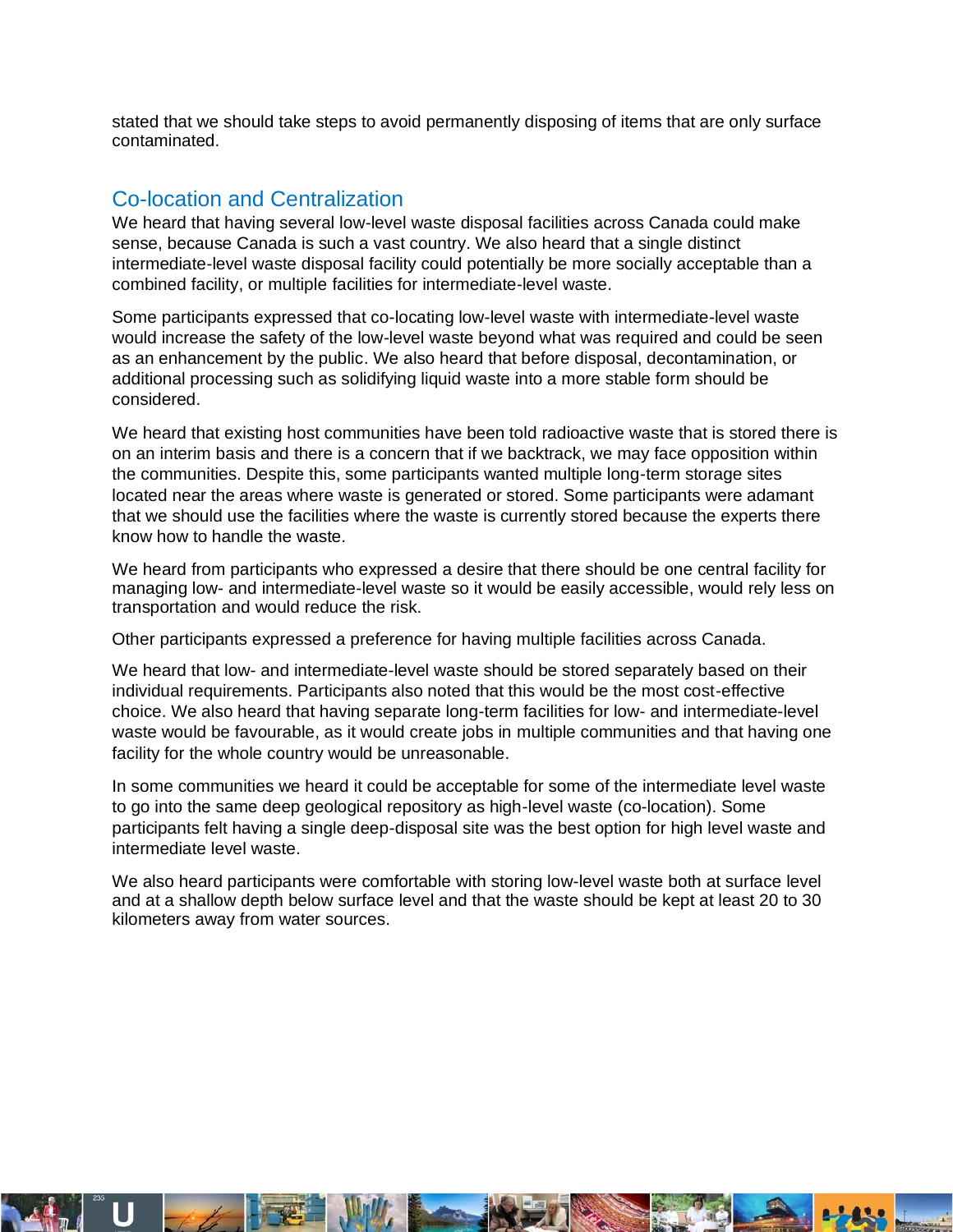# Appendix A – Community Engagement Session Meeting Summaries

All Community Engagement Sessions took place in 2021. The meeting summary notes are in the language of the session and have not been translated.

A link to the presentation used during the community engagement sessions can be found [here.](https://radwasteplanning.ca/sites/default/files/isrw_ces_ppt_eng_may26.pdf)

Community Engagement Session meeting summaries are linked below, for each location:

- [Deep River, Ontario](https://radwasteplanning.ca/sites/default/files/community_engagement_session_summary_report_deep_river.pdf) May 19<sup>th</sup> (English)
- [Kincardine, Ontario](https://radwasteplanning.ca/sites/default/files/kincardine_summary_report.pdf) May 26<sup>th</sup> (English)
- [Bécancour, Québec](https://radwasteplanning.ca/sites/default/files/rapport_de_synthese_-_seance_de_concertation_becancour.pdf)  June 2<sup>nd</sup> (French)
- [Point Lepreau, New Brunswick](https://radwasteplanning.ca/sites/default/files/point_lepreau_ces_summary_report_english_final.pdf) June  $9<sup>th</sup>$  (English) and  $10<sup>th</sup>$  [\(French\)](https://plandechetsradioactifs.ca/sites/default/files/point_lepreau_ces_summary_report_final_french.pdf)
- [Blind River, Ontario](https://radwasteplanning.ca/sites/default/files/ces_summary_report_blind_river_final.pdf) June 16<sup>th</sup> (English)
- [Ignace, Ontario](https://radwasteplanning.ca/sites/default/files/ignace_ces_summary_report_final.pdf) June 17th (English with Ojibway interpretation)
- [Pinawa, Manitoba](https://radwasteplanning.ca/sites/default/files/pinawa_community_engagement_session_summary_report_final.pdf) June 22nd (English)
- [Pickering & Clarington Region, Ontario](https://radwasteplanning.ca/sites/default/files/pickering_and_clarington_ces_summary_report_final.pdf)  $-$  July  $7<sup>th</sup>$  (English)
- [Port Hope, Ontario](https://radwasteplanning.ca/sites/default/files/port_hope_summary_report_final.pdf) July 14<sup>th</sup> (English)
- [Alberta](https://radwasteplanning.ca/sites/default/files/alberta_ces_jr_sb_updated_nov.12.pdf) August 26<sup>th</sup> (English)
- [Saskatchewan](https://radwasteplanning.ca/sites/default/files/saskatchewan_ces_summary_final.pdf) October  $13<sup>th</sup>$  (English)
- [Canada-wide](https://radwasteplanning.ca/sites/default/files/ces_open_summary_report_nov_10_kg_jt.pdf) November  $10<sup>th</sup>$  (Bilingual English / French)

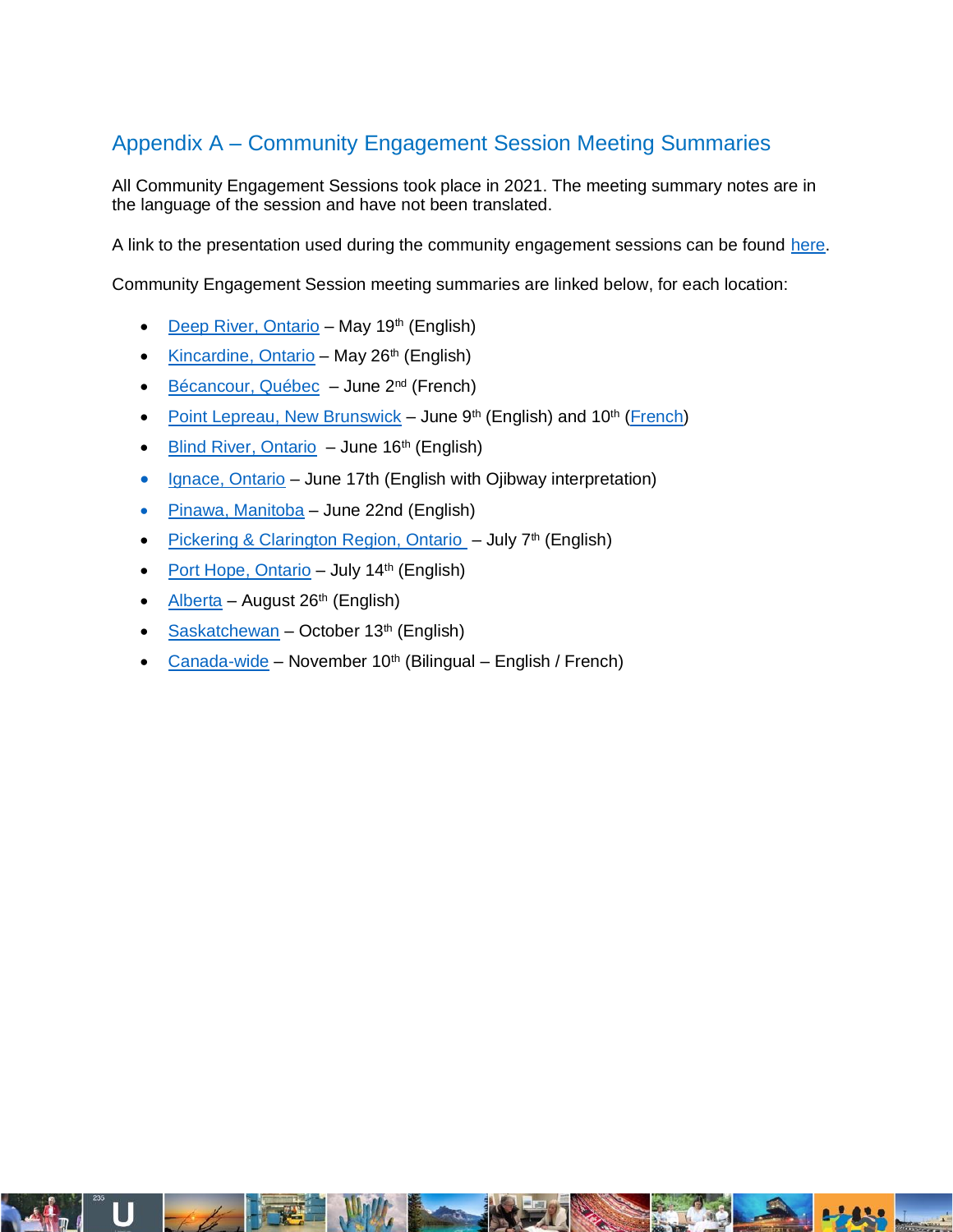# Appendix B – Promotion of Community Engagement Sessions

The Community Engagement Sessions were designed to provide a safe shared space for multiple voices to be heard and to connect participants in new and meaningful ways. The events were free of charge and open to anyone interested.

#### **Methodology, Parameters and Results**

As it was important to encourage wide participation, the NWMO used social media (owned and paid), traditional media, and emails to the ISRW distribution list to broaden its existing reach to relevant audiences to raise awareness of the Community Engagement Sessions and stimulate registration.

#### **Paid Social Media**

To encourage wide participation, the NWMO used paid promotion on the ISRW's social media channels and struck a balance between its project-specific channels (Facebook and Twitter) and the official languages (English/French).

Ads deployed on Twitter were shown and seen 236,203 times across Canada. A total of 215,542 impressions were earned in the English campaign, and the ads were clicked-through to the website .25% of the time, which is below what might be expected for established brands, but excellent for a "cold-start" brand with little following.

Ads on Facebook reached 358,714 people 929,164 times, meaning the audience saw the ads an average of 2.6 times.

Campaigns on Facebook drove 8,100+ visits to the project websites, which represents a Click-Through Rate (CTR) of .9%. For comparison, the average CTR on Facebook ads is .73% for education and 1.04% for technology industry content.

#### **Owned Social Media**

The NWMO also shared social media posts across their owned channels. The NWMO published 12 owned social media posts in both English and French on Facebook and Twitter, promoting each Community Engagement Session as well as five general posts related to the Community Engagement Sessions.

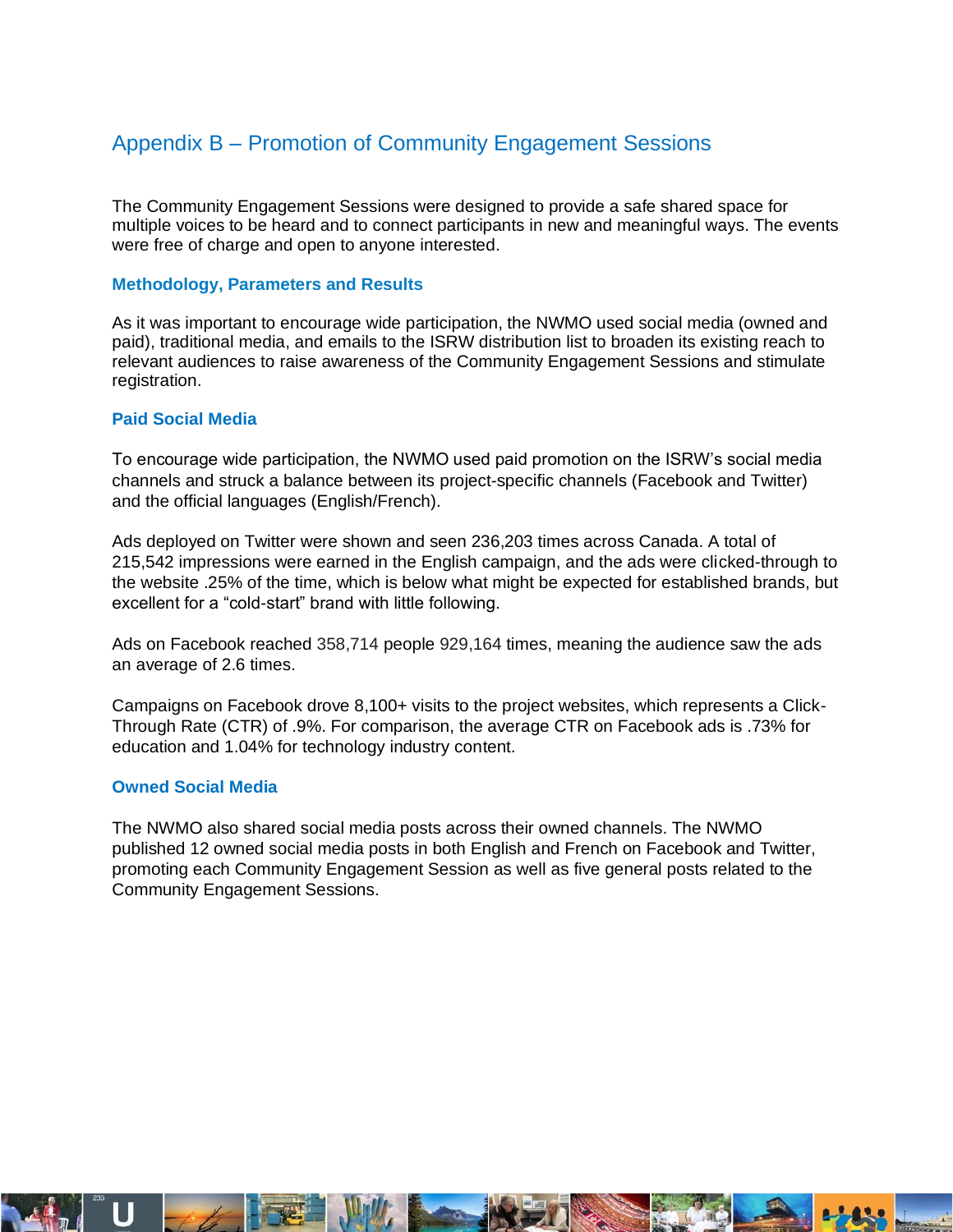

#### **Traditional Media**

The NWMO distributed news releases to local media to help reach relevant audiences and raise awareness of the Community Engagement Sessions. The NWMO issued a tailored news releases for each Community Engagement Session. A total of 332 regional outlets were informed of the local sessions. This resulted in 18 news stories and pieces of media coverage in outlets such the [Kincardine Record,](https://www.kincardinerecord.com/story.php?id=11144) the Gananoque Reporter, the [Toronto Star,](https://www.thestar.com/news/canada/2021/08/17/indigenous-voices-important-in-developing-new-low-intermediate-nuclear-waste-strategy.html) and [Windspeaker.](https://windspeaker.com/news/windspeaker-news/nations-head-back-consultations-new-nuclear-waste-storage-proposal-their)

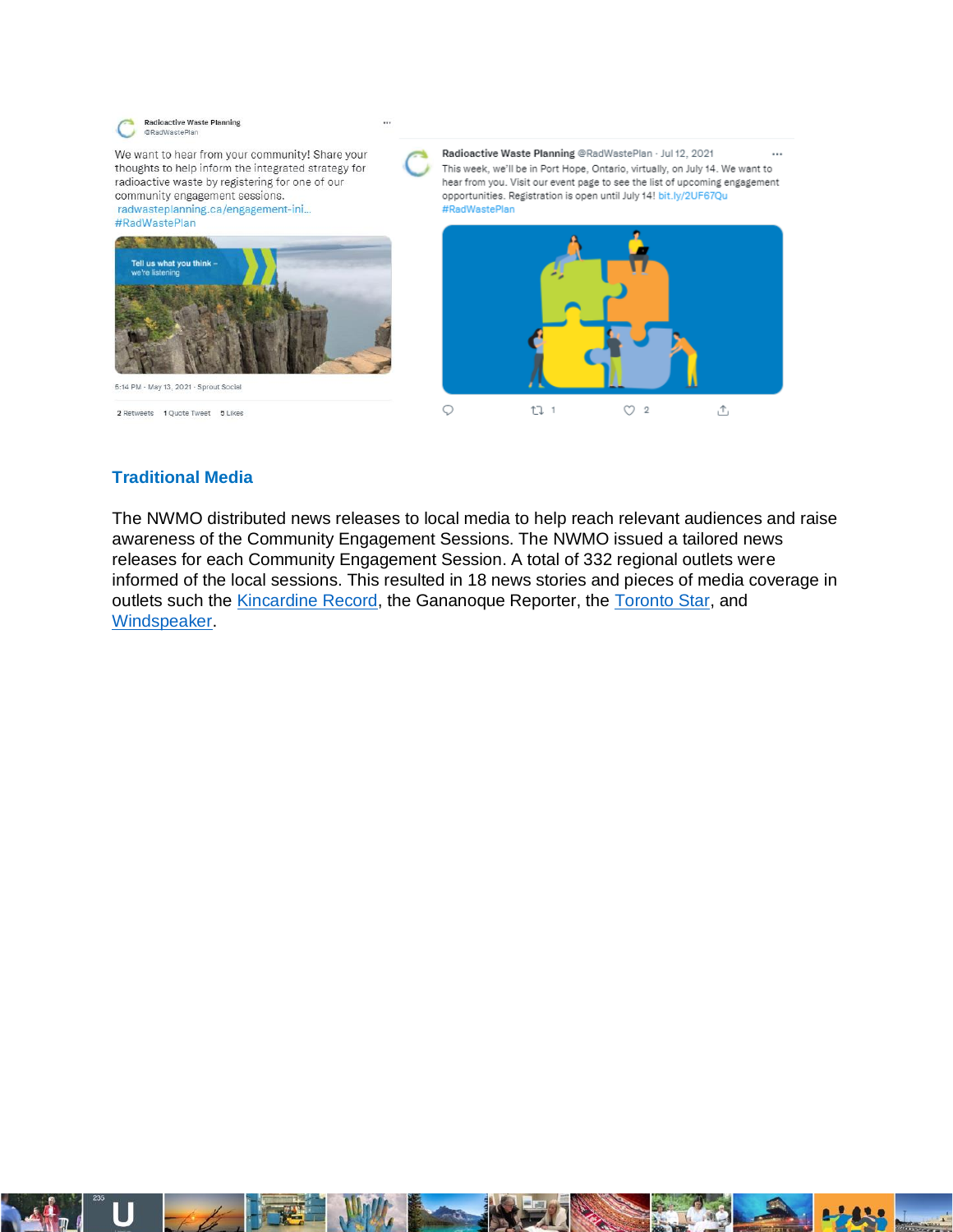# Appendix C – Methodology

The objective of the Integrated Strategy for Radioactive Waste's (ISRW) Community Engagement Sessions is to invite and facilitate broad dialogue to develop a strategy for managing Canada's radioactive waste, in particular low- and intermediate-level waste. We approached this goal by listening to the perspectives of attendees across multiple Canadian communities.

The development of the strategy is grounded in a range of guiding principles and objectives as we explored key questions and issues discussed at our events. A consistent methodology was used during each session.

Each community engagement session began with a land acknowledgement, recognizing and expressing gratitude for the land we are on. This was followed by an introduction and an overview of logistics for the evening.

Before addressing the topics for discussion, the engagement sessions started with an opening context-setting presentation from Karine Glenn, Strategic Project Director for the NWMO, which covered the following:

- 1) Information on radioactive waste such as:
	- a. Information on the different levels of radioactive waste
	- b. How other countries are managing their radioactive waste
	- c. How waste is currently regulated in Canada
	- d. How was is transported
	- e. How waste is managed now and how it could be managed over the long-term
- 2) Information on the ISRW project such as:
	- a. Gaps in existing plans (e.g., low- and intermediate-level radioactive waste)
	- b. Timeline of the project including key milestones and deliverables (from Fall 2020 to Winter 2021/2022)
	- c. The Strategy's guiding principles, including: 1) safety as an overarching principle, 2) security must be ensured, 3) environment is protected, 4) informed by the best available knowledge, 5) meets or exceeds regulatory requirements, 6) be transparent and inform and engage the public, 7) respect Indigenous rights and treaties, 8) make use of existing projects, and 9) fiscally responsible.

Throughout the presentation, participants had the opportunity to watch several informative videos that helped re-emphasize information on Canada's radioactive waste as well as the purpose of the ISRW project.

Following the presentation and a question and answers opportunity, attendees were moved into breakout rooms for the discussion-based portion of the session. Joining the attendees in the breakout room was an independent facilitator, and team members who were taking nonattributable notes for the summary reports. To encourage open dialogue, all other NWMO representatives or external observers did not join the breakout room.

At the beginning of the breakout session, participants were asked to participate in a top-of-mind icebreaker exercise where they were asked to share what comes to mind when they think about the future of Canada's radioactive waste.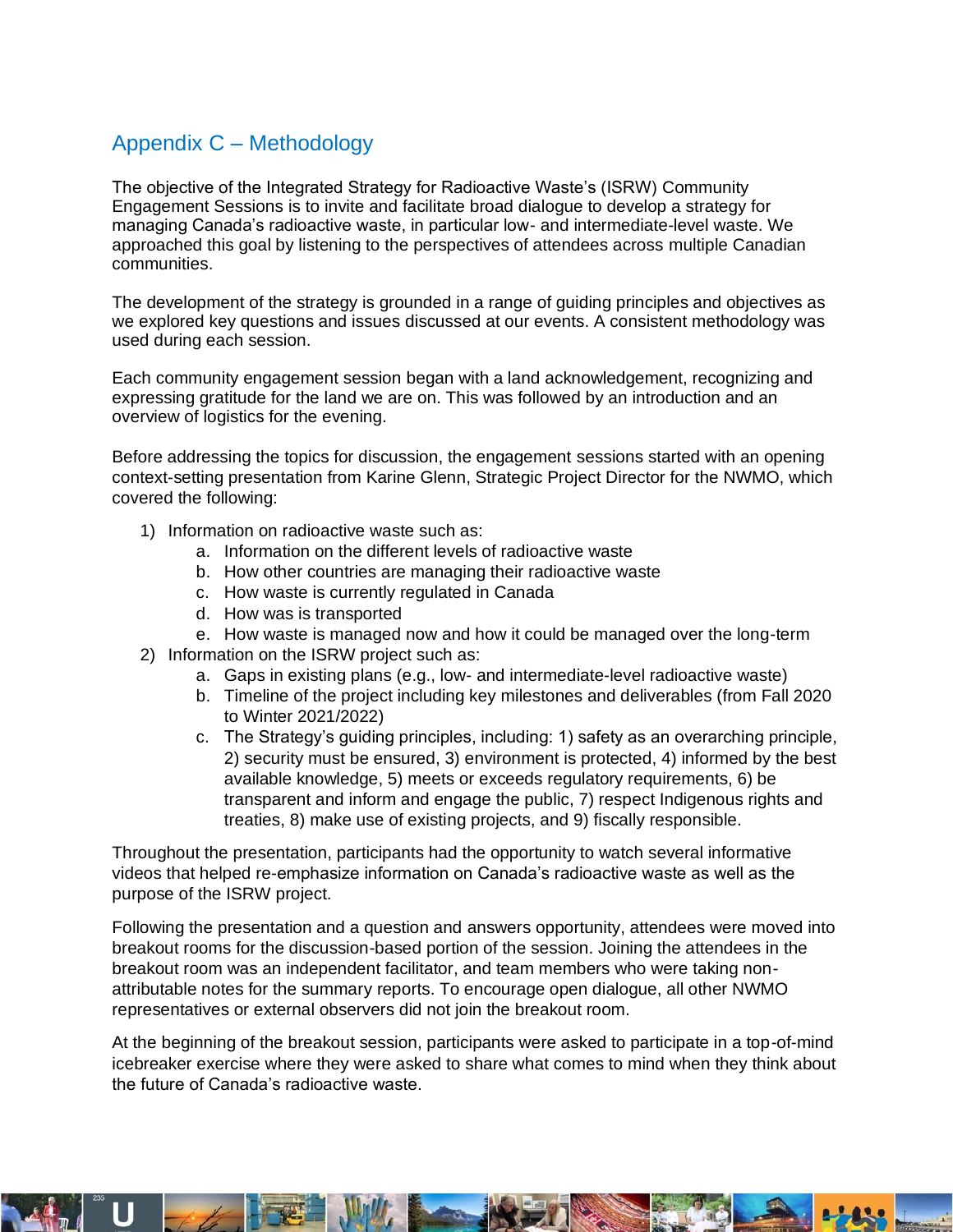Following the icebreaker, participants were invited to take part in a discussion on three key topics that would help inform the development of an Integrated Strategy for Canada's Radioactive Waste:

- 1. The first focused on identifying **what is most important to get right** when developing an Integrated Strategy for Canada's Radioactive Waste.
- 2. The second focused on **how we best deal** with Canada's low- and intermediate-level waste over the **long-term** (considered separately).
- 3. The third focused on **who should be responsible** for implementing the strategy.

These discussion topics helped identify key considerations that participants view as being necessary to include in a strategy.

Following the breakout discussions, there was a second questions and answers opportunity with the NWMO.

Finally, participants were provided with ways to further be involved in the strategy development process, such as, registering for updates through the project's [radwasteplanning.ca](https://radwasteplanning.ca/) website, partaking in the project's online survey, visiting the [learn more page](https://radwasteplanning.ca/content/learn-more) on the project's website, and were provided additional resources, such as an email address, to continue the engagement, ask questions and share comments. The session ended with thanks to those participating and to those supporting the session, such as translators, notetakers and production team. The NWMO representative offered to remain on the virtual platform until all participants signed off, should participants have any final questions or feedback. The NWMO representative and production team remained on the virtual platform until all participants signed off.

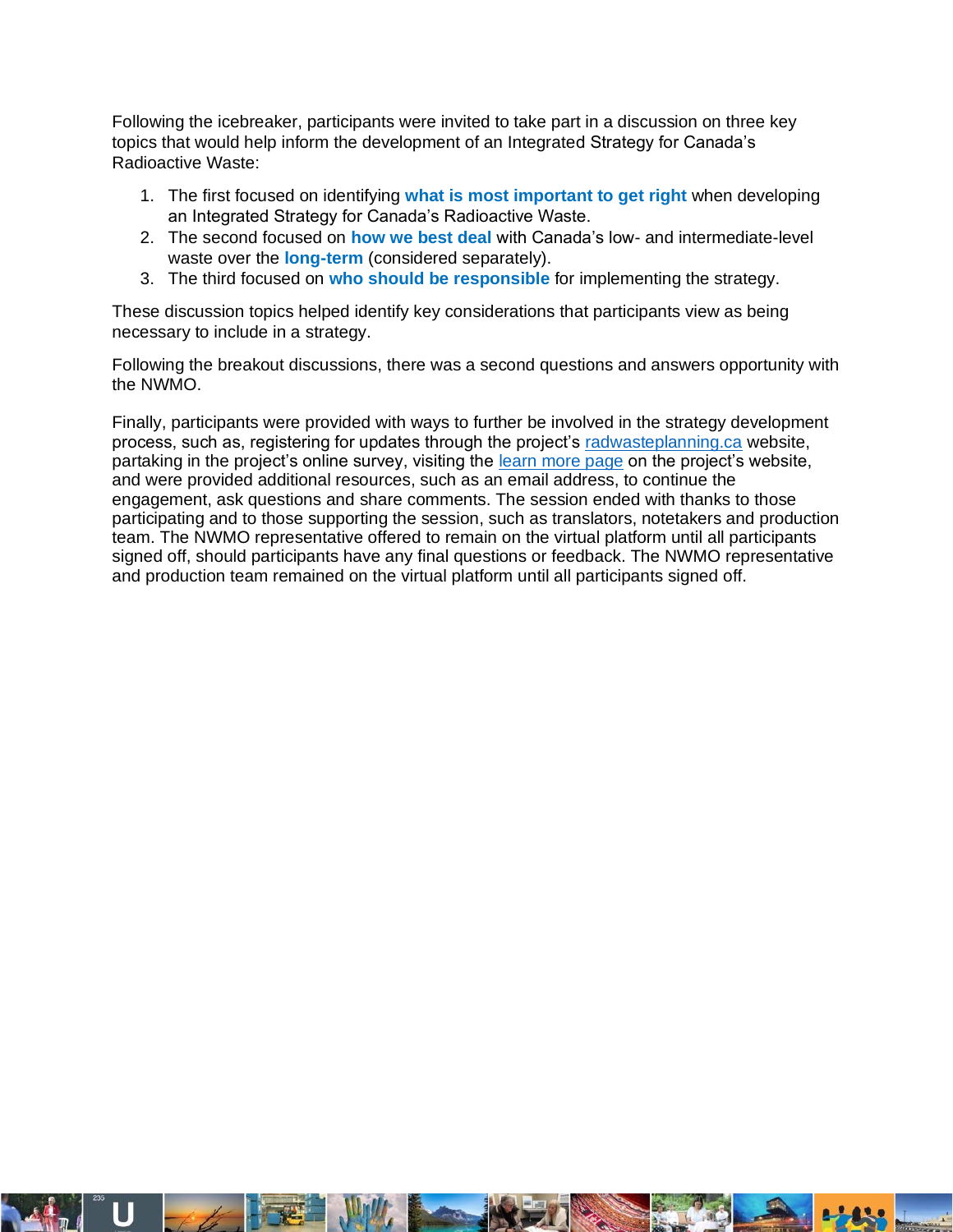# Appendix D – ISRW Guiding Principles



We described the principles that guide every aspect of the ISRW project and asked the participants to review these principles and tell us if anything is missing or should be modified. We asked if the attendees thought that the guiding principles addressed or reflected the most important aspects that a Canadian strategy for the long-term management of radioactive waste should include and what we need to ensure.

The NWMO developed a set of principles that are comprised of what the organization had heard previously from Canadians and Indigenous peoples. These initial principles were included in public opinion research and refined by participants at the Canadian Radioactive Waste Summit — the first of the engagement events for the development of an Integrated Strategy for Radioactive Waste (ISRW), held from 30 March to 1 April 2021. The principles that emerged from the Summit were used as the basis for discussion in the Community Engagement Sessions.

The Guiding Principles are:

- **Safety as an overarching principle**
- **Informed by the best available knowledge**
- **Respect Indigenous rights and treaties**
- **Be transparent and inform and engage the public**
- **Meet or exceed regulatory requirements**
- **Fiscally responsible**
- **Make use of existing projects**
- **Security must be ensured**
- **Environment is protected**

The full text of the Guiding Principles is as follows: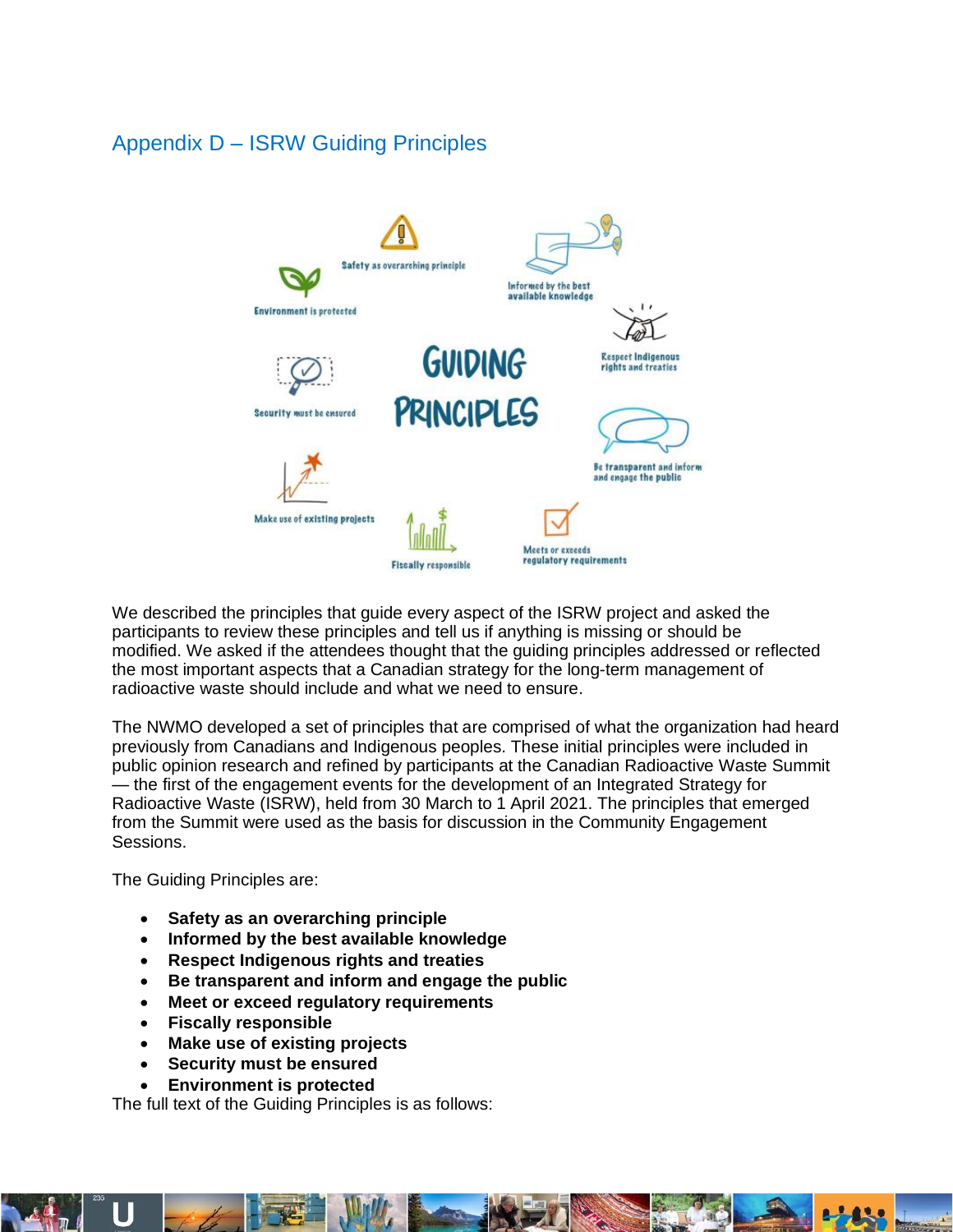- **The strategy must have safety as the overarching principle** guiding its development and implementation. Safety, **including the protection of human health**, must not be compromised by other considerations.
- The strategy must **ensure the security of facilities, materials, infrastructure, and information**.
- The strategy must **ensure that the environment is protected**, including the protection of the air, water, soil, wildlife, and habitat.
- The strategy must be developed and implemented to **meet or exceed regulatory requirements** for the protection of health, safety and the security of people and the environment.
- The strategy must be **informed by the best available knowledge**. **This includes Indigenous Traditional Knowledge**, science, social science, local knowledge, and international best practices. Ensuring that Traditional Knowledge and ways of life are interwoven throughout is important for a strong strategy. This includes knowledge about the land and environment. It also includes values and principles about developing and maintaining effective and meaningful relationships.
- The strategy must **respect Indigenous rights and Treaties** and consider that there may be unresolved claims between Indigenous peoples and the Crown.
- The strategy must be **developed in a transparent manner that informs and engages the public, including youth and Indigenous peoples.** It is important to proactively provide easily understandable information to those most likely to be affected by implementation of the strategy. Questions and concerns must be heard, acknowledged, and addressed. Information used to develop the strategy will be readily available to the public**.**
- The strategy must be **developed and implemented in a fiscally responsible way** to ensure that the cost of the project does not become a burden to current electricity ratepayers, taxpayers, or future generations.
- Where possible, the strategy should **make use of existing projects** for the long-term management of Canada's nuclear waste.

Overall, we heard from participants who believed that the Guiding Principles are comprehensive, clear, and well-rounded. The participants were pleased about our strong focus on Indigenous rights. We heard the importance of being able to clearly express the principles regarding Indigenous peoples and their knowledge, adding that transparency and a focus on Indigenous rights is important. It was also mentioned that the process is transparent, and this is something that those who know the NWMO believe we do well.

We heard that our guiding principles help the public understand the industry better, with education being a key factor, because when people do not have the facts about radioactive waste, they may make assumptions which are often incorrect or based on disasters.

In each community engagement session, most participants viewed "safety" as the most important of our Guiding Principles. Participants agreed that safety encompassed the safety of the facilities, but also the health of individuals and the environment around any potential disposal facilities. Some participants expressed that although safety should be paramount, because we cannot absolutely guarantee safety, that we may be making promises we cannot keep when we include it as the overarching principle. We also heard that it may be hard to ensure the safety and security of a facility over 300 years.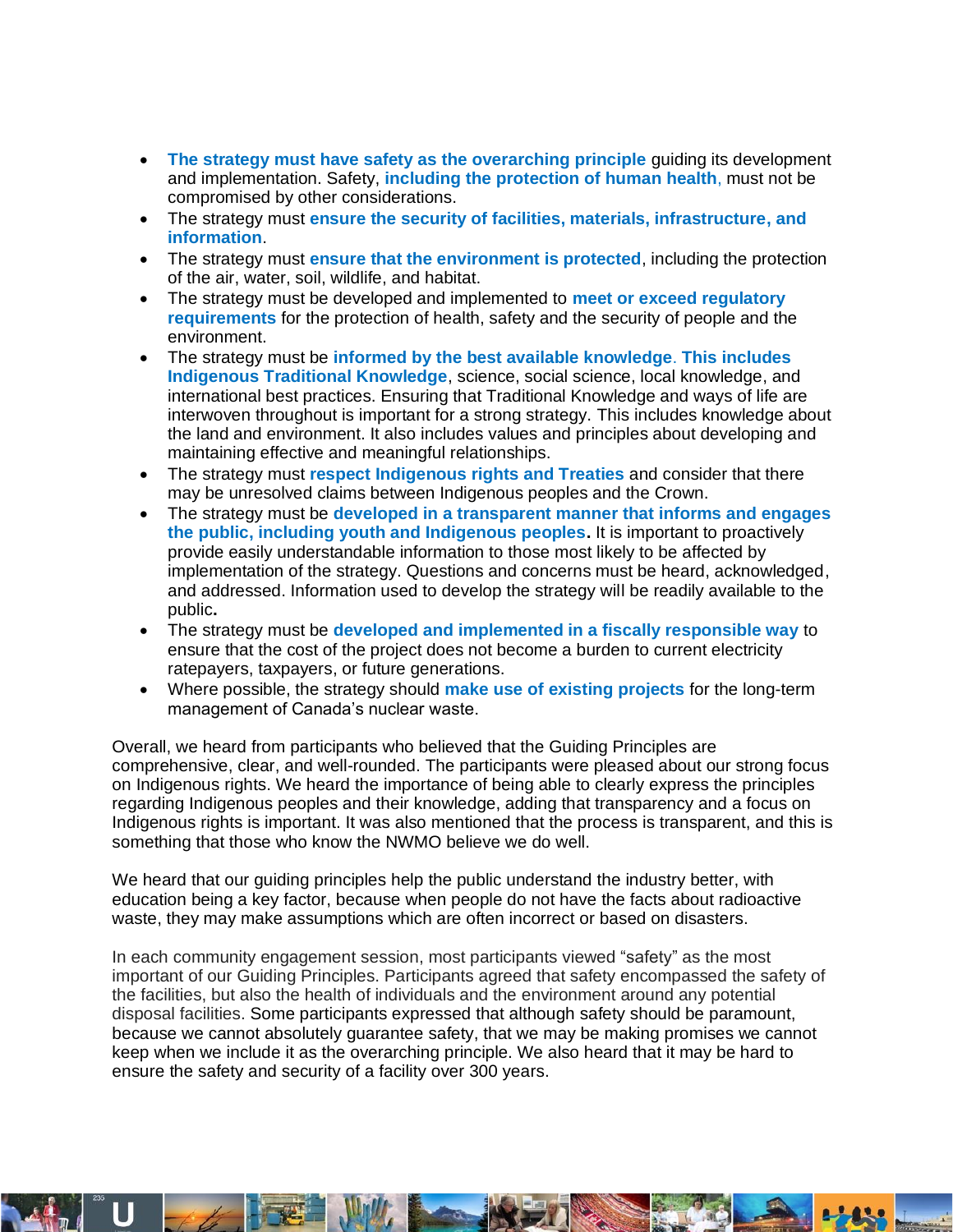Some participants were skeptical that all the principles could be accomplished because they can be contradictory. For example, some expressed a belief that it was not possible to be fiscally responsible while also protecting the environment. We also heard that the principles have a lot of 'must' statements, and it has been asked who is there to enforce these principles.

The principle of "best available knowledge" was also noted as important with participants agreeing that international best practice standards must be followed. Some participants expressed a lack of confidence in how long similar radioactive waste projects have taken around the world.

We heard some participants recommend an additional principle focused on stopping the production of radioactive waste entirely and a commitment to never abandon the waste stored across the country.

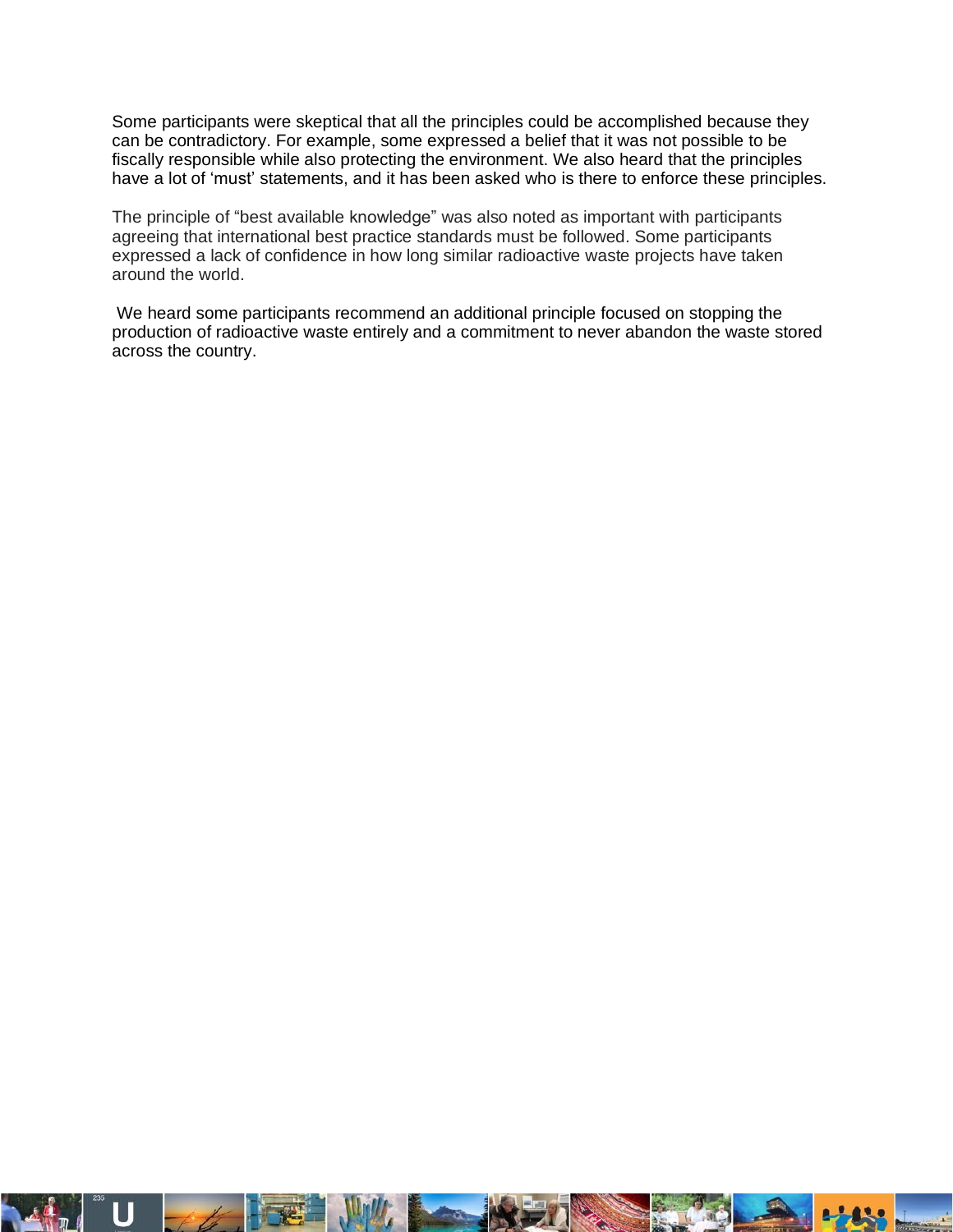## Glossary of Terms (Nuclear Waste Management)

**Bulk Material**: Material that is granular in nature, such as soil, demolished concrete, or construction/demolition waste.

**Concrete Vault**[: Concrete vaults](https://radwasteplanning.ca/sites/default/files/concrete_vault_final_2021-03-23_0.pdf) are a type of engineered near surface disposal facility widely used around the world for the disposal of low-level radioactive waste (LLW). Concrete vaults look like large concrete boxes and a repository would be made up of a series of these. Each one would have its own drainage system and an 'earthen cover system' engineered from multiple layers of soil and with grass or other plants growing on top. This disposal method can be used in a wide variety of soil conditions. It is also modular in its design, which means that additional vaults can be added to increase its capacity as needed.

**Deep Borehole**[: Deep borehole](https://radwasteplanning.ca/sites/default/files/deep_borehole_final_2021-03-23.pdf) disposal is an emerging technology for waste that requires isolation for more than a few hundred years. It may be suitable for the disposal of small volumes of intermediate-level waste (ILW). The series of narrow boreholes are created to a depth of about 500 to 1000 metres into which waste packages would be lowered, creating a stack deep underground.

**Deep Geological Repository (DGR):** A [deep geological repository](https://radwasteplanning.ca/sites/default/files/deep_geologic_repository_final_2021-03-23.pdf) typically consists of a network of underground tunnels and placement rooms for radioactive waste constructed several hundred meters below the surface. Repositories are designed to use a system of multiple barriers: engineered barriers such as waste containers and natural barriers like the rock itself work together to contain the waste and isolate it from people and the environment.

**Disposal:** The placement of radioactive waste without the intention of retrieval.

**Engineered Containment Mound (ECM):** [Engineered containment mounds](https://radwasteplanning.ca/sites/default/files/engineered_containment_mound_final_2021-03-23.pdf) are a type of engineered near surface disposal facility that sees waste packages placed on a waterproof base and then covered over with thick layers of natural materials such as clay and soil. Layers of synthetic materials such as high-density polyethylene are also incorporated to prevent release of radiation to the environment. These facilities usually have wastewater collection and treatment systems as well. ECM is suitable for low-level waste which will not reduce in volume or compact over time.

**High-Level Waste (HLW)**: High-level radioactive waste is primarily used nuclear fuel and/or is waste that generates significant heat via radioactive decay. HLW is associated with penetrating radiation, thus shielding is required. HLW also contains significant quantities of long-lived radionuclides necessitating long-term isolation. Placement in deep, stable geological formations at depths of several hundred metres or more below the surface is recommended for the longterm management of HLW.

**Intermediate-Level Waste (ILW)**: Intermediate-level radioactive waste is generated primarily from power plants, prototype and research reactors, test facilities, and radioisotope manufacturers and users. ILW generally contains long-lived radionuclides in concentrations that require isolation and containment for periods greater than several hundred years. ILW needs no provision, or only limited provision, for heat dissipation during its storage and disposal. Due to its long-lived radionuclides, ILW generally requires a higher level of containment and isolation than can be provided in near surface repositories. Waste in this class may require disposal at greater intermediate depths of the order of tens of metres to a few hundred metres or more.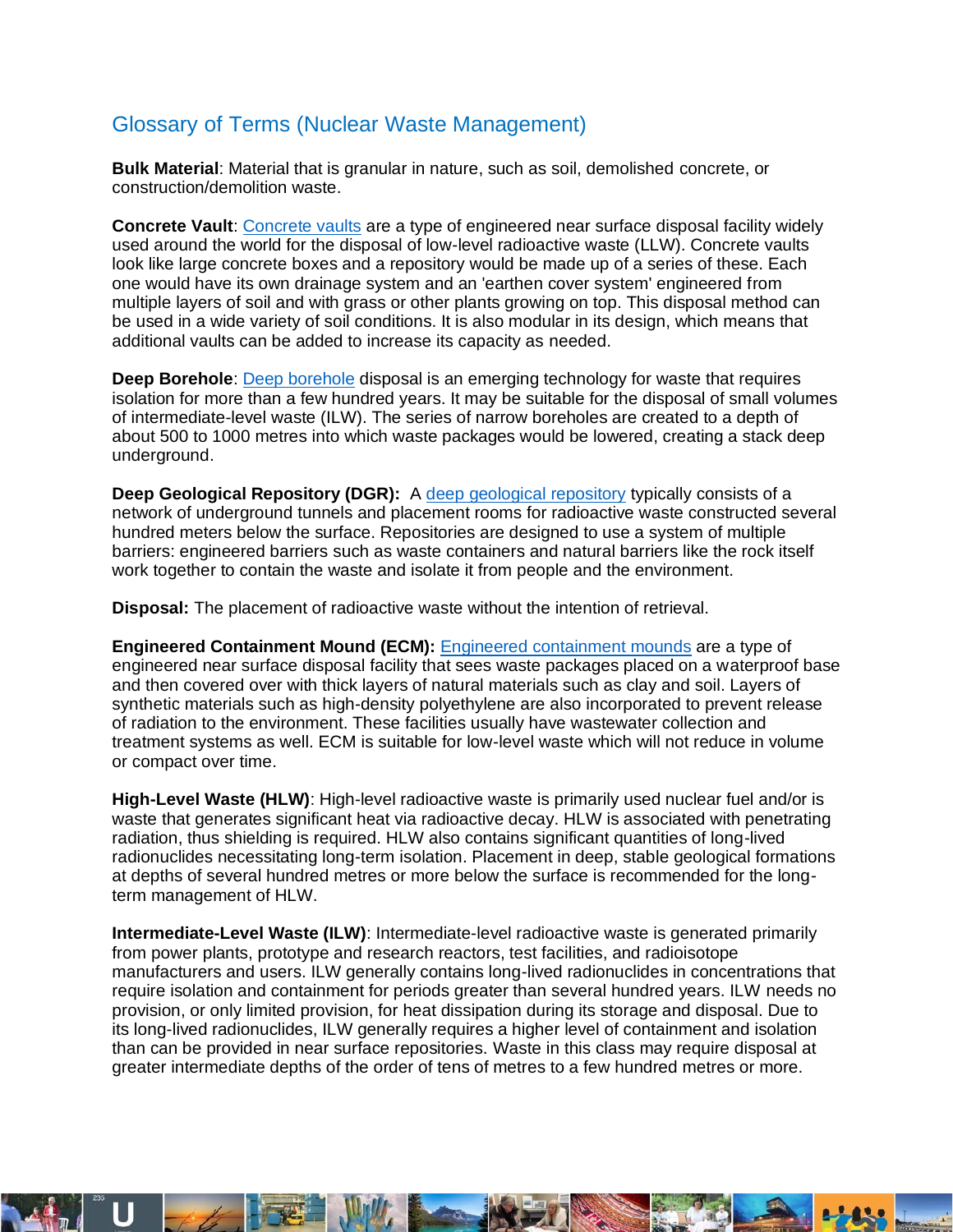**Long-term management**: The long-term management of radioactive nuclear waste by means of storage or disposal.

**Low-Level Waste (LLW):** Low-level radioactive waste comes from operating reactors and from medical, academic, industrial, and other commercial uses of radioactive materials. LLW contains material with radionuclide content above established clearance levels and exemption quantities (set out in the *Nuclear Substances and Radiation Devices Regulations*), but generally has limited amounts of long-lived activity. LLW requires isolation and containment for periods of up to a few hundred years. An engineered near surface disposal facility is typically appropriate for LLW.

**Radionuclide:** A material with an unstable atomic nucleus that spontaneously decays or disintegrates, producing radiation. Nuclei are distinguished by their mass and atomic number.

**Rolling Stewardship**: [Rolling stewardship](https://radwasteplanning.ca/sites/default/files/rolling_stewardship_final_2021-03-23.pdf) is an approach to managing radioactive materials for which there is no disposal solution in the near term. Under rolling stewardship, the radioactive waste is stored on the surface where human controls can safely contain, isolate, monitor, and secure it for many generations indefinitely i.e., roll the radioactive waste forward from generation to generation (a succession of stewards). This concept is based on the assumption that technology will eventually resolve the problem for the long-term management of the waste, potentially by destroying or neutralizing it.

**Shallow Rock Cavern**: The [shallow rock cavern](https://radwasteplanning.ca/sites/default/files/shallow_rock_cavern_final_2021-03-23.pdf) is an engineered near surface disposal method sometimes used for the disposal of low-level waste, or low- and intermediate-level waste (LLW or L&ILW). A series of rock caverns are excavated at a nominal depth of 50 to 100 meters below the surface in low permeability rock. They are accessed from the surface by a small system of ramps and tunnels

**Small Modular Reactors (SMR):** Small Modular Reactors (SMRs) are advanced reactors that produce electricity of up to 300 MW(e) per module, which is less than current power generation reactors.

**Waste**: In the context of the What We Heard report, waste is assumed to be a radioactive waste unless specified otherwise (e.g., non-nuclear waste).

**Waste Owner**: The radioactive *waste owner* is the organization currently responsible for the radioactive waste.